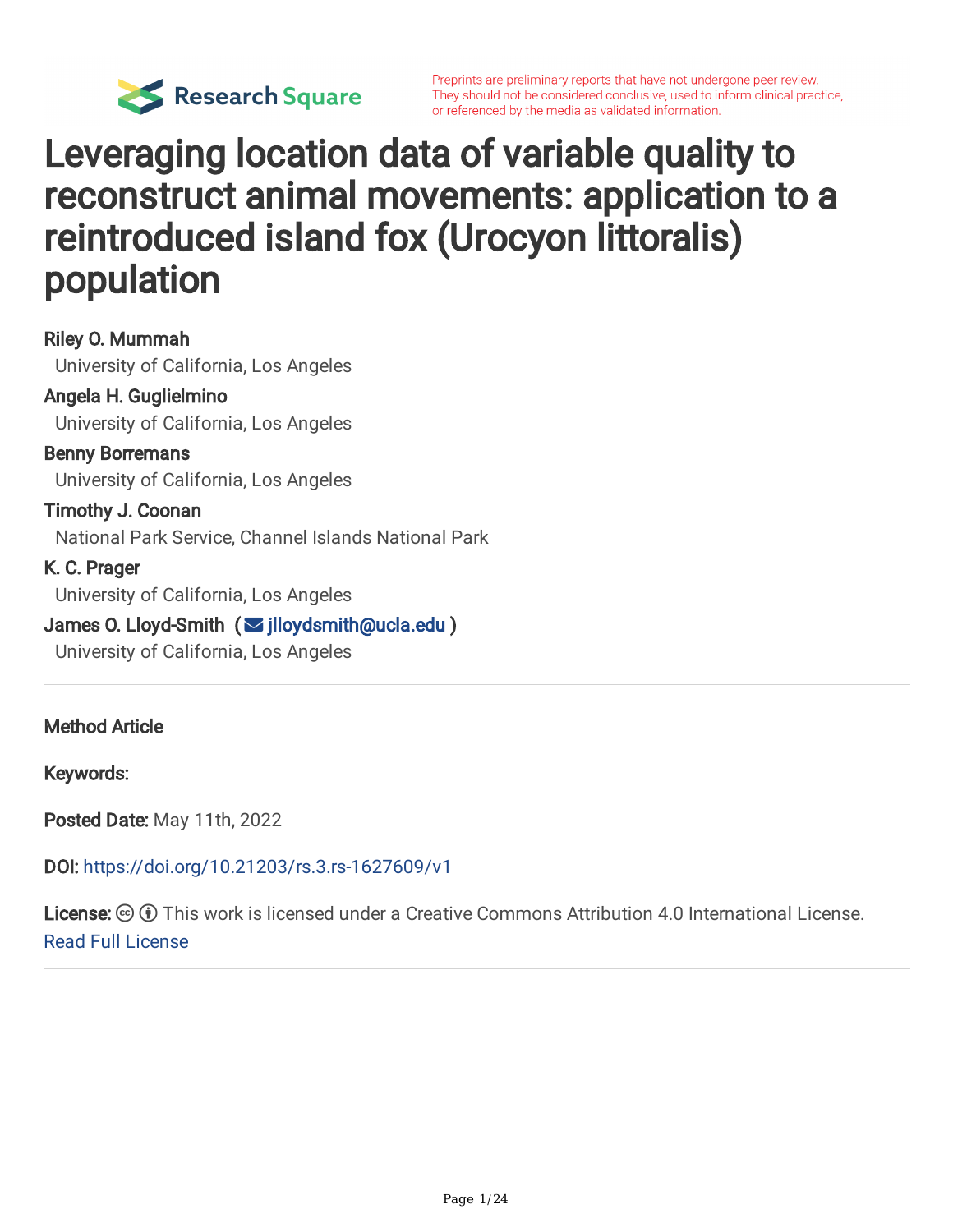## Abstract

Background: Despite significant advances in statistical approaches and data collection for analyzing wildlife movements over the last 50 years, there are limited analytical frameworks to be applied when spatial data are collected for purposes other than analyzing movement. Data collected for other purposes (e.g., sporadic captures or survival checks via telemetry) generally have lower temporal frequency or spatial precision than data collected to analyze fine-scale animal movement. The coarseness of the former renders them poorly suited for analysis using existing statistical tools.

**Methods:** We propose a new way of estimating animal movement trajectories by integrating variable quality location data – including frequent but spatially coarse, irregularly-shaped polygon location data arising from VHF telemetry as well as less frequent, more spatially precise location data – using functional data analysis combined with a spatial resampling algorithm. We apply this method to analyze location data from the reintroduced Channel Island fox (Urocyon littoralis) subspecies population on Santa Rosa Island, California, which were collected from 2003-2012 for purposes other than movement analyses but provide an ideal case study to develop and test these novel methods.

Results: By combining coarse-grained location knowledge, obtained through field notes and expert interpretation, with more precise location data, we reconstructed individual animal movement trajectories and demonstrated the utility of combining such data. Through the population ensemble of reconstructed trajectories, we learned that captive-born Channel Island foxes exhibited stronger seasonal movements than wild-born foxes, and most long-range movements occurred within the first two years of a fox's time on the island.

**Conclusions:** This methodology capitalizes on frequently overlooked but valuable spatial data, often found in field notes and expert knowledge, to reconstruct animal movements. Our approach has wide application to systems in which data of variable quality are collected for purposes other than studying movement and could have beneficial applications in species conservation, landscape ecology, disease management, and population monitoring.

## **Background**

With the advancements in tracking technology, statistical approaches have evolved in parallel to analyze the generated datasets  $(1-3)$ . The first formal method to analyze animal location data estimated home ranges using minimum convex polygons (4). Kernel-based methods, which use the density and associated error of location observations, followed and were some of the first to enable parametric estimation of space use, home ranges, and utilization distributions  $(4-7)$ . Work by Getz et al.  $(8, 9)$ expanded these kernel-based methods into a nonparametric framework using local nearest-neighbor convex hulls (LoCoH), which more readily account for hard landscape boundaries common in real-world systems. They additionally expanded the approach to account for measurements through time, allowing the estimation of trajectories, or the path of an animal's movements. Additional methods such as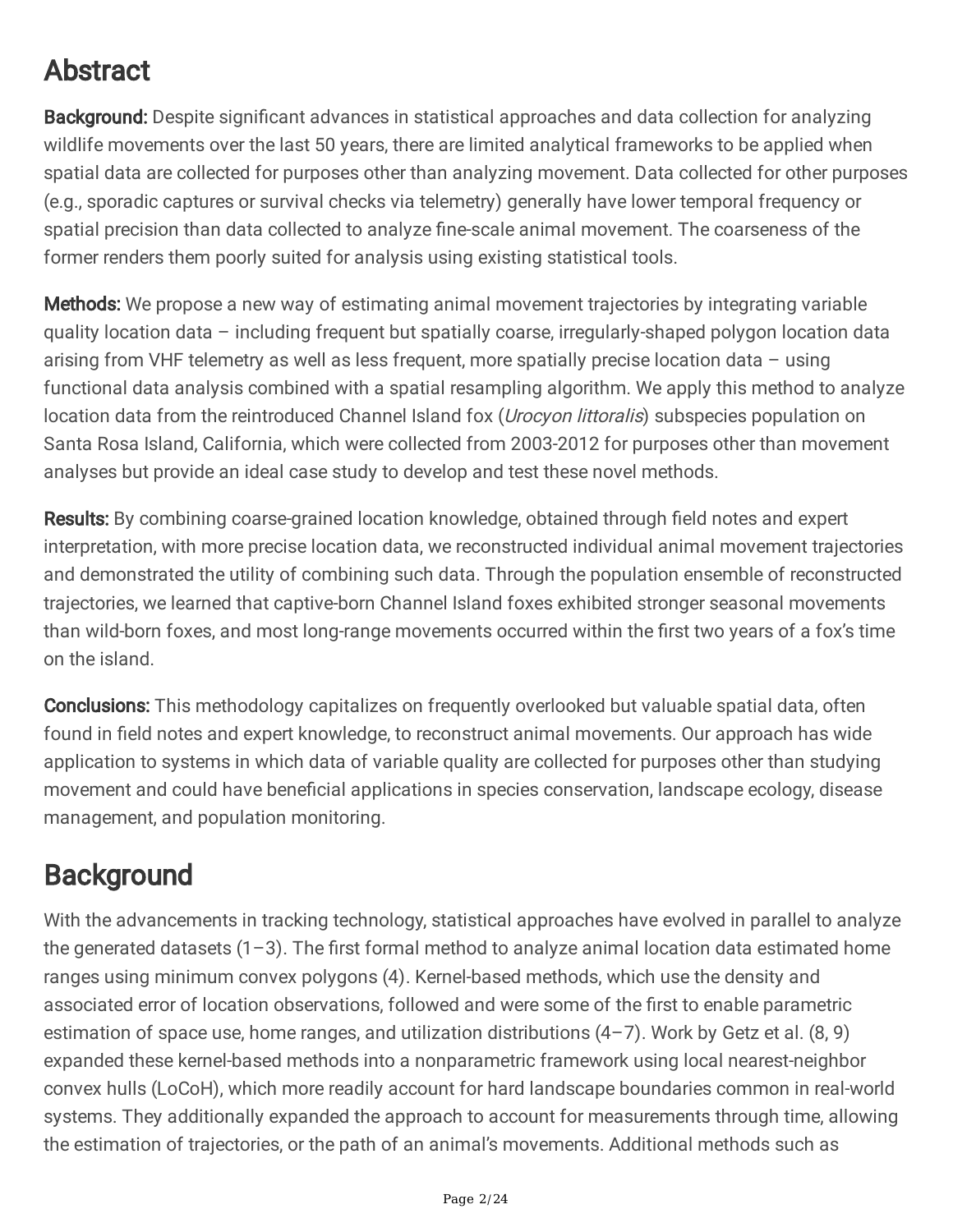Brownian bridge modeling or continuous-time discrete-space (CTDS) models have been developed in recent years to capitalize on the availability of high-resolution data to estimate animal movement trajectories (10, 11).

Despite the many advances in animal tracking technology and methods for analysis of the resulting datasets, how to incorporate variable quality location data into movement analyses has been left unexplored (12). The spatial and temporal resolutions of location data collected in field studies vary significantly across species, technology used, and purpose of study. When research studies are focused specifically on animal movements, precise and frequent observations are typically collected, often leveraging high-resolution technologies such as GPS telemetry. However, when location data are collected more opportunistically or without the central purpose of studying animal movements (e.g., for demographic studies or population monitoring, or via trapping for health checks), the data often have lower temporal and/or spatial resolution (13–15). Furthermore, limited resources and logistical constraints can reduce the frequency and regularity of location data collection. Such datasets, with less precise and less frequent location data on individual animals, are often disregarded in formal movement analyses because they are not well suited for analysis via existing methodological approaches.

Low-resolution data can present further unappreciated opportunities to augment higher-resolution location datasets, extending the timeframe of an analysis or filling in data gaps, with imprecise data that are often deemed unsuitable for spatial analysis. For instance, field notes often contain a wealth of unused information on the locations of animals that only an expert on the system or field site would be able to interpret. These may be verbal descriptions of locations or of regions identified using a directional VHF antenna. By harnessing expert knowledge on the system and landscape characteristics, such notes could be converted into discrete areas within which the animal was located (i.e., not specific point locations or circular buffers, but "polygon" areas defined by landscape features), and such data could be useful in reconstructing animal movement patterns when higher-resolution data are sparse or unavailable.

The integration of these unconventional "polygons" with traditional (but perhaps temporally infrequent) location data presents a new frontier in estimating movement trajectories. Most methods used to estimate animal movement trajectories or home ranges rely on frequent, relatively precise location data in the form of specific coordinates collected via GPS or telemetry triangulation. There are currently no methods to accommodate imprecise "polygon" data or a mix of the two data types (point data and "polygon" data). Further challenges arise in estimating animal movement trajectories from such integrated data while simultaneously addressing irregular or sparse observations.

Recent work by Buderman et al. (16, 17) addressed a component of the challenge of analyzing telemetry datasets collected for purposes other than fine-scale movement analyses by applying a functional data analysis approach to estimate properties of movement behavior of reintroduced Canada lynx (Lynx canadensis) in Colorado. Functional data analysis uses basis functions, such as splines, to interpolate the locations between observation times, smoothing through the imprecise location data to estimate and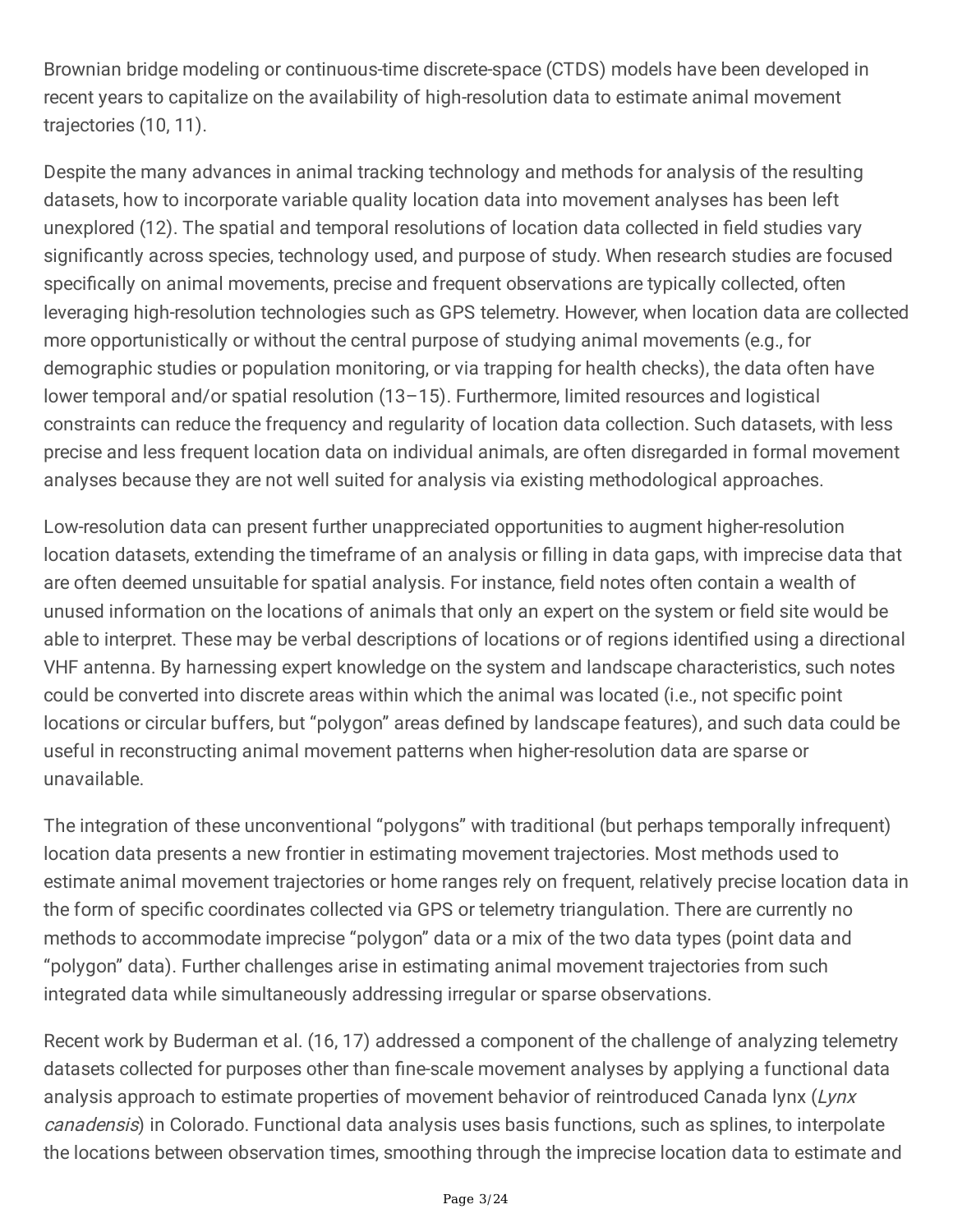visualize the approximate trajectories of the animal. Buderman et al. (16, 17) presented two types of spatial data with differing error structures: Argos and GPS. Argos data have a range of seven error categories, in which GPS data correspond to the most precise Argos category. Argos data are effectively point locations with varying errors (i.e., the locations with uncertainties are circular or elliptical, not irregular shapes). To incorporate these data types, they parametrically modelled the error structures of each data type and incorporated them into a Markov Chain Monte Carlo (MCMC) spline fitting algorithm, which allowed them to infer movement behaviors from their estimated trajectories. Although Buderman et al. (16) utilized temporally suboptimal data that were collected for purposes other than movement analyses, their study did not address the challenges presented by much sparser temporal sampling common in many opportunistic location data sets, nor did it consider "polygon" data or the irregular error structure associated with these data.

We propose a new way of estimating animal movement trajectories using irregularly shaped polygon location data as well as more spatially precise location data, both characterized by infrequent and irregular temporal sampling, by combining functional data analysis with a spatial resampling algorithm. We apply this approach to location data from the reintroduced Channel Island fox (*Urocyon littoralis*) population on Santa Rosa Island, California, which were collected at great effort and expense for the purpose of population monitoring and provide an opportunity to demonstrate these novel methods for movement analysis in a unique ecological context.

## Case study: Island fox reintroduction on Santa Rosa Island, California Channel Islands

The Channel Island fox is the smallest north American canid and is endemic to six of the eight Channel Islands off the coast of Southern California (18). They are crepuscular and omnivorous, mainly subsisting on invertebrates, fruits, and rodents. They lack natural predators and therefore typically have high survival and a docile nature (19). Island foxes generally form monogamous pairs and establish territories that they inhabit year-round, with little overlap with territories of adjacent pairs (20). Females typically give birth between April and May to litters of two to three kits on average. The offspring usually disperse in the fall to find a mate and establish their own ranges (19–21).

In the 1990s, the Channel Island fox population on Santa Rosa Island (SRI) and two neighboring islands experienced severe population declines due to a cascade of anthropogenic factors and were recognized federally as critically endangered (22). In 2000, the National Park Service (NPS) initiated an on-island captive breeding program on SRI, bringing the surviving 14 foxes into captivity which left the population temporarily extinct in the wild (19). Reintroduction efforts began in 2003, and at the conclusion of the breeding program in 2009, 96 captive foxes had been released into the wild. The reintroduced population continued to recover, and the fox population was delisted as an endangered species in 2016 (23). This study analyzes location data spanning 2003–2012, enabling us to characterize the movement behaviors during the initial growth phase of the reintroduced population.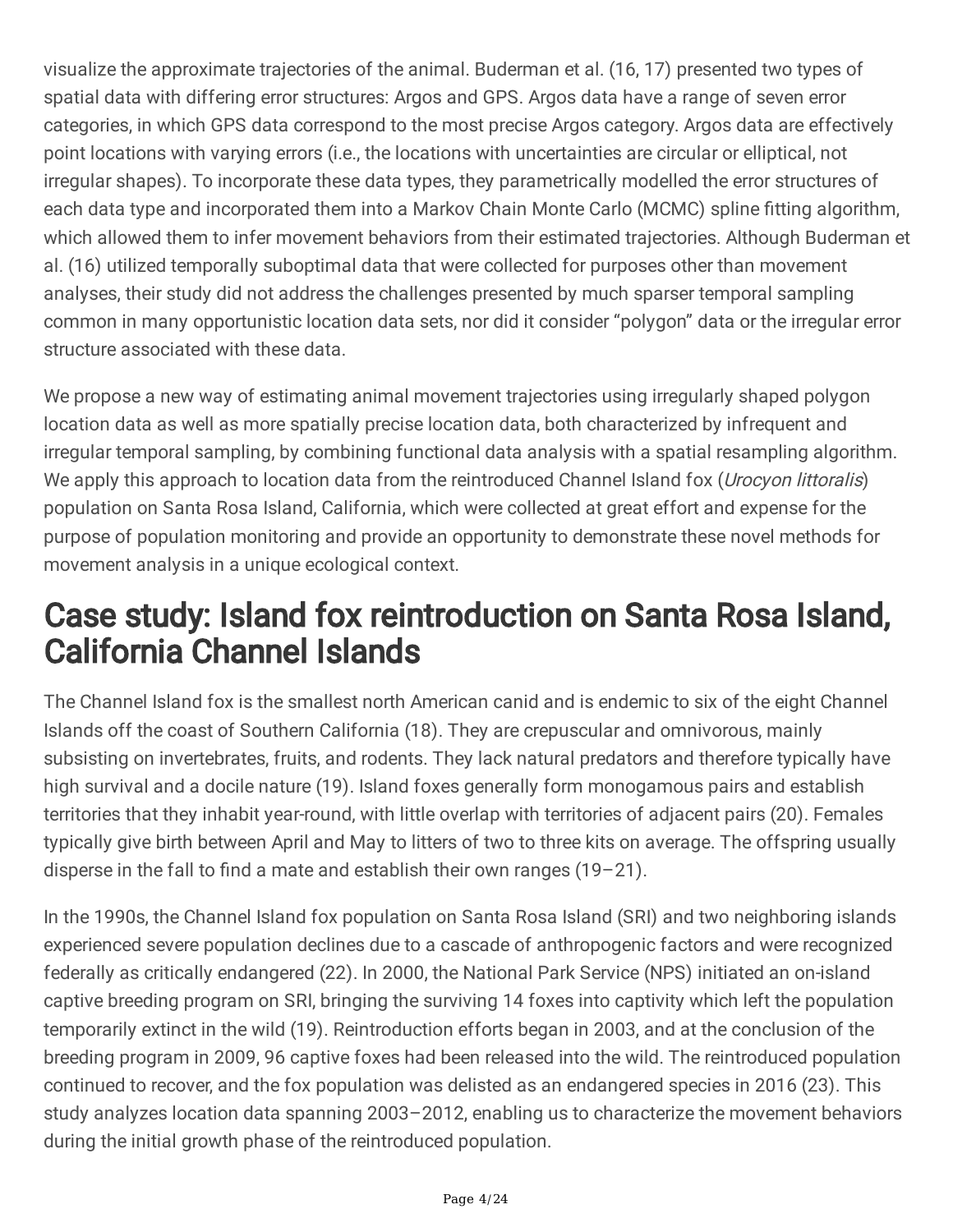# **Methods** Spatial data collection Fox trapping

The NPS has conducted annual fox trapping since 2004 to monitor the reintroduced population on SRI. From 2004 to 2008 while the wild population was still small, target trapping was conducted on an asneeded basis in locations known to be occupied by foxes. In 2009, the NPS began a structured 18-ladder grid trapping program on SRI to estimate the annual fox population size and density (Figure S1). Each of the ladder grids was run for 6 consecutive nights in July or August each year. Additional target trapping was conducted from July to January to place radio collars, for targeted sample collection, and to achieve a target vaccination goal not achieved through the grids. Trapping during the rest of the year was not possible due to the rainy season (winter) and birthing season (spring).

## Fox telemetry

From 2003 to 2006, all reintroduced and wild-born foxes were collared, PIT-tagged, and tracked with VHF radio telemetry collars (Table S1). Locations were collected weekly via VHF, although the resolution on these locations could be quite poor at times since the primary purpose of these weekly fixes was to detect mortalities. Additional locations were obtained through opportunistic detections. From 2007 onward, only a subset of the wild population (40–50 individuals) was collared at any time due to the growing population size (24). After the conclusion of the captive breeding program in 2009, telemetry efforts shifted from weekly to every other week observations, coinciding with the shift to the grid trapping system.

Precise GPS coordinates were obtained for collared foxes at the site of reintroduction, trap capture, carcass collection, and via direct visual confirmation. Location data with GPS-like precision were also generated via triangulation telemetry and estimated using the program Locate II (25). For the ensuing analyses, triangulation telemetry and precise GPS coordinates will both be considered "GPS data." The difference in precision between these two data types is negligible since we apply buffers to account for behavioral blurring below.

The less precise telemetry data were generated via single measurements with directional "Yagi" antennas or nondirectional "Omni" antennas, which were both used for routine telemetry detections. During telemetry surveillance when a collar signal was detected but the fox was not seen or triangulated, the fox PIT tag, date, and a verbal description of the general area of the signal were recorded. If the received radio signal was very strong or came from a well-defined landscape feature such as a canyon, the name of the feature was recorded. If the signal was heard with the directional antenna, the location at which the signal was detected and the direction from which it came were recorded. However, when the nondirectional antenna was used, only the location at which the signal was detected was recorded. These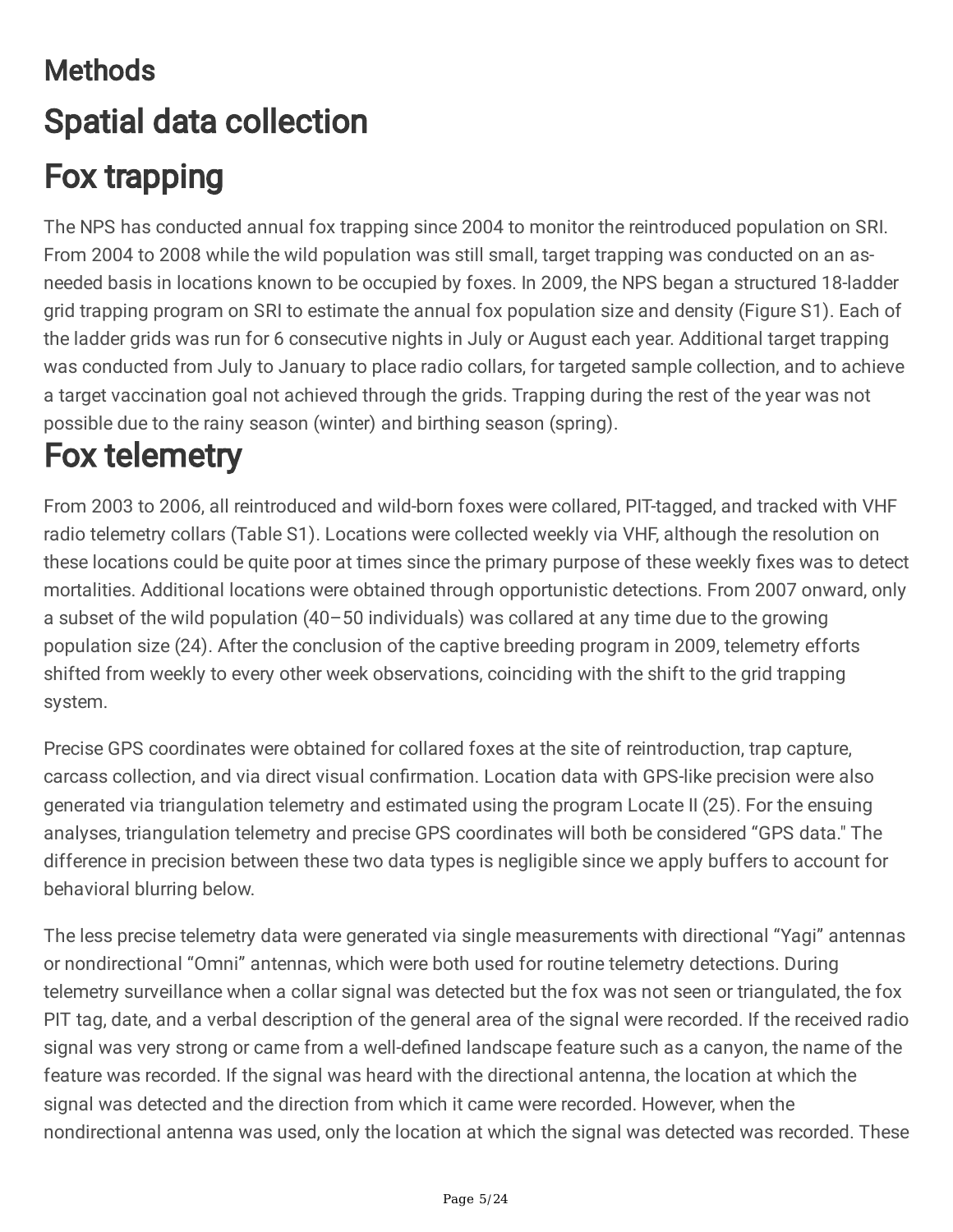methods resulted in a written list of general locations, landscape features, and directions for individual foxes, rather than a set of GPS coordinates.

# Digitizing and filtering field data

To convert the written telemetry locations into a format compatible with geospatial analysis, the recorded descriptions were translated by a team member (A.H.G.) who worked as a fox biologist on SRI for more than 10 years and collected much of the raw data. Each unique place description (n = 3,812) was converted to a spatial polygon, mapped using the 'add polygon' tool in Google Earth Pro (26), and saved as a .kml file (Fig. 1A). For subsequent analyses, each polygon shapefile (.kml) was imported and processed in R version 4.1.0 using the *rgdal* package (27, 28).

Directional field notes were mapped in Google Earth Pro and converted to spatial polygons in R (A). These spatial polygons were integrated into each fox's sequence of location observations, resulting in a mix of GPS point and polygon data (B). To convert all data forms to point data, bootstrapped datasets were created by randomly sampling each polygon area and sampling GPS datapoints from a 1km<sup>2</sup> buffer area (shown here in green) on each observation date (C). For each animal, smoothing splines were fit to the easting and northing data separately (D). The median estimates in each coordinate direction were then paired by date to estimate an individual's movement through time on the island landscape as shown by the solid black lines (E). The light grey lines in panels D and E illustrate the spline fits to each resampled dataset, which are additionally summarized by a central 95% envelope (dashed black lines). This schematic was created with simulated data and does not represent the true movements of any individual.

# Dataset filtering

To investigate the fundamental challenge of studying movement from a mixed spatial resolution dataset, we focused on data in the early period of fox reintroduction between November 2003 and March 2007. During this period, both GPS and polygon location data were collected intensively on a high proportion of individuals, making this dataset ideal for the application and testing of the method. Sixty-one (61) individual foxes had location data prior to March 2007. All location data for these 61 individuals prior to 2012 were included in the dataset. Any individual time series of locations that contained a gap of more than 365 days was split into two time series, linked by the individual PIT tag, to exclude the gap from trajectory estimation. Furthermore, each individual fox (or segment of the time series if it was split) was required to have more than 10 observations total to be included. Seven foxes had multiple captures and re-releases to the island. For these, the longest contiguous set of observation dates in the wild was selected for analysis.

# Polygon filtering

Among the 2,130 unique polygon locations in our dataset, the area of fox location polygons varies drastically from less than 1km<sup>2</sup> to the entire area of the island (214km<sup>2</sup>; Figure S2A). To incorporate these polygons into a movement analysis, they must be at a resolution that yields useful information about the location of the fox, while not adding too much noise. For example, polygons that are the same size as the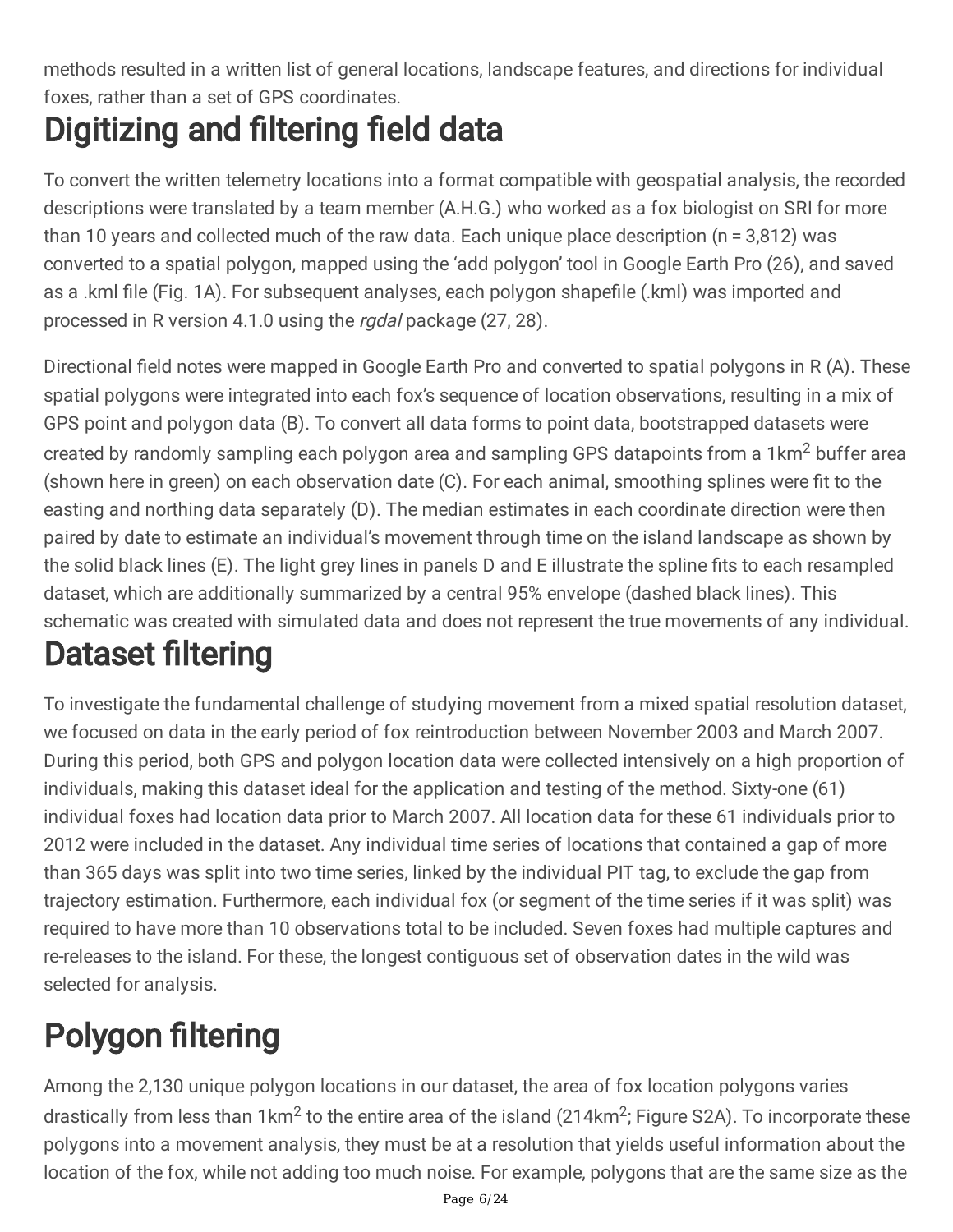island add no additional information on location, and only serve as confirmation that the fox was still alive. We excluded polygons with areas over  $2km^2$  (Figure S2B), which is reported as the size of the fox home range (19). The length-to-width ratio was also used to filter out imprecise and uninformative polygons (Figure S2C), applying a maximum length-to-width ratio of 7.29 (a long, thin polygon) across all polygons. To filter the dataset to more elliptical polygons, which would mirror the typical error structure of location data, and exclude only the most extreme shapes, we only included polygons with a length-towidth ratio less than 5.

# Resampling algorithm to integrate spatial data types

Our dataset contained both precise GPS or triangulated locations (termed 'GPS data') and less precise and irregularly shaped polygon location data (Fig. 1B). We needed to translate all the data into a single standardized type that was compatible with appropriate statistical approaches while accounting for the shapes and spatial uncertainties of the original data. To do this, we converted all GPS data points into circular 1km<sup>2</sup> buffers (clipped to the island coastline) centered on the original GPS locations to transform these data into areas like the polygons. These converted GPS areas are greater than the spatial uncertainty of the instrument but were intended to represent the spatial scale of daily fox movements for foraging and other purposes (29, 30).

We used a resampling approach to convert these polygons and buffers into an ensemble of synthetic point datasets. A location was uniformly, randomly sampled from within the area of the polygon or buffer, which allowed the full extent of the area to be incorporated into the movement estimation. Each iteration of this bootstrap (for every individual fox) leads to an ensemble of datasets with resampled point locations from within each observed location area on its observation date (Fig. 1C).

## Estimate movement through time

# Functional data analysis

Functional data analysis uses smoothing functions called splines to interpolate data. There are many varieties of splines. Buderman et al. (16) used a set of B-splines, which forms a linear combination of basis functions. However, this type of spline cannot be fit over large gaps between observations, so it is poorly suited to our data due to the irregularity of our sampling. Instead, we employed a more flexible approach using a smoothing spline (R package *npreg*) with the smoothing parameter ( $\lambda$ ) set to 0.1, to ensure consistent curvature across individuals.

We fit a smoothing spline to each direction (easting and northing) of the resampled location data for each date within the interval of time an individual was located on the island (Fig. 1D). For each fox, 100 resampled datasets were created and fitted, giving rise to an ensemble of fitted splines. The fits were then summarized by taking the daily median location with a 95th percentile envelope of uncertainty computed in each coordinate direction (easting and northing). The ensemble of fitted splines and the estimated daily median locations were and then paired based on date and visualized as a trajectory (Fig. 1E). We show the easting and northing plots to visualize uncertainties but do not illustrate the 95% uncertainty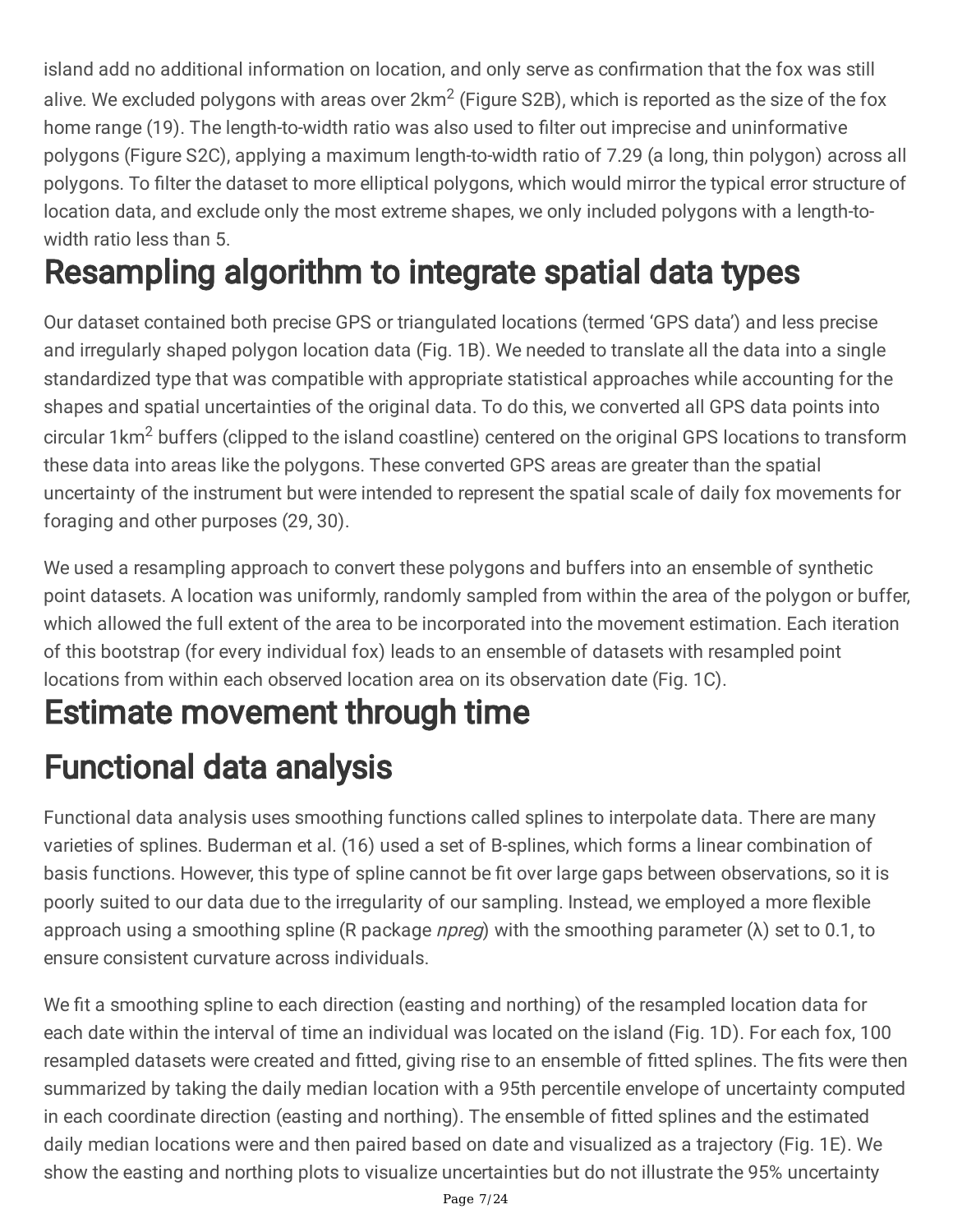envelope on the trajectory map for visual clarity. All data processing and analysis was performed in R version 4.1.0 (28). The fitting of the model to each resampled dataset was performed using the R package npreg.

# Effects of temporal frequency of location data

To investigate the effects of sampling frequency, we used a fox with data collected twice per week on average (fox 53313, n = 187 location data points; Fig. 2) and subsampled its full dataset to target four mean frequency levels: once per week (n = 94), every other week (n = 44), once per month (n = 22), and every other month (n = 10). The spline-based interpolation was applied to each subsampled dataset for comparison.

## Population-level movement

To demonstrate the potential for our reconstructed trajectories to provide critical insights into population movement ecology studies, we calculated the median location (easting and northing pair) for every month each individual fox was located on the island. Then we took the difference between the median estimates for consecutive months to estimate the distance traveled through time. These estimates were summarized across the population to explore broad patterns in movement behavior during the early years of the reintroduction program.

## **Results**

## Integrated spatial dataset

Inclusion of the polygon data increased our dataset by roughly 250%, giving rise to a total dataset comprised of 1,700 GPS locations (Table S2) and 2,775 additional locations corresponding to 493 unique polygons (Figure S3) for 61 foxes between November 2003 and October 2012. The contribution of polygon data, as a proportion of all available data for each individual, ranged from 0–88% (Figure S4A); only five individuals had no polygon data available during this period. With the inclusion of polygon data, the median interval between observations of an individual's time series was 15 days, and there were two observations per month on average (Figure S4B, C). Without the polygon data, the median interval between observations and the average number of observations per month would have been 31 days and one observation, respectively. Additionally, using GPS data alone, thirteen individuals would have been excluded by our threshold of requiring at least 10 observations.

## Spline-based movement trajectory estimation

For each fox, we estimated movement trajectories by fitting smoothing splines independently to both easting (Fig. 2A) and northing (Fig. 2B) coordinate directions of resampled locations, resulting in twodimensional (spatial) trajectories after combining the two by observation date. These trajectories are shown on a map of the island (Fig. 2C), where the line represents the median movement trajectory of an individual through time. The 95% envelope represents the bounds of the central 95% of trajectories (Fig. 2;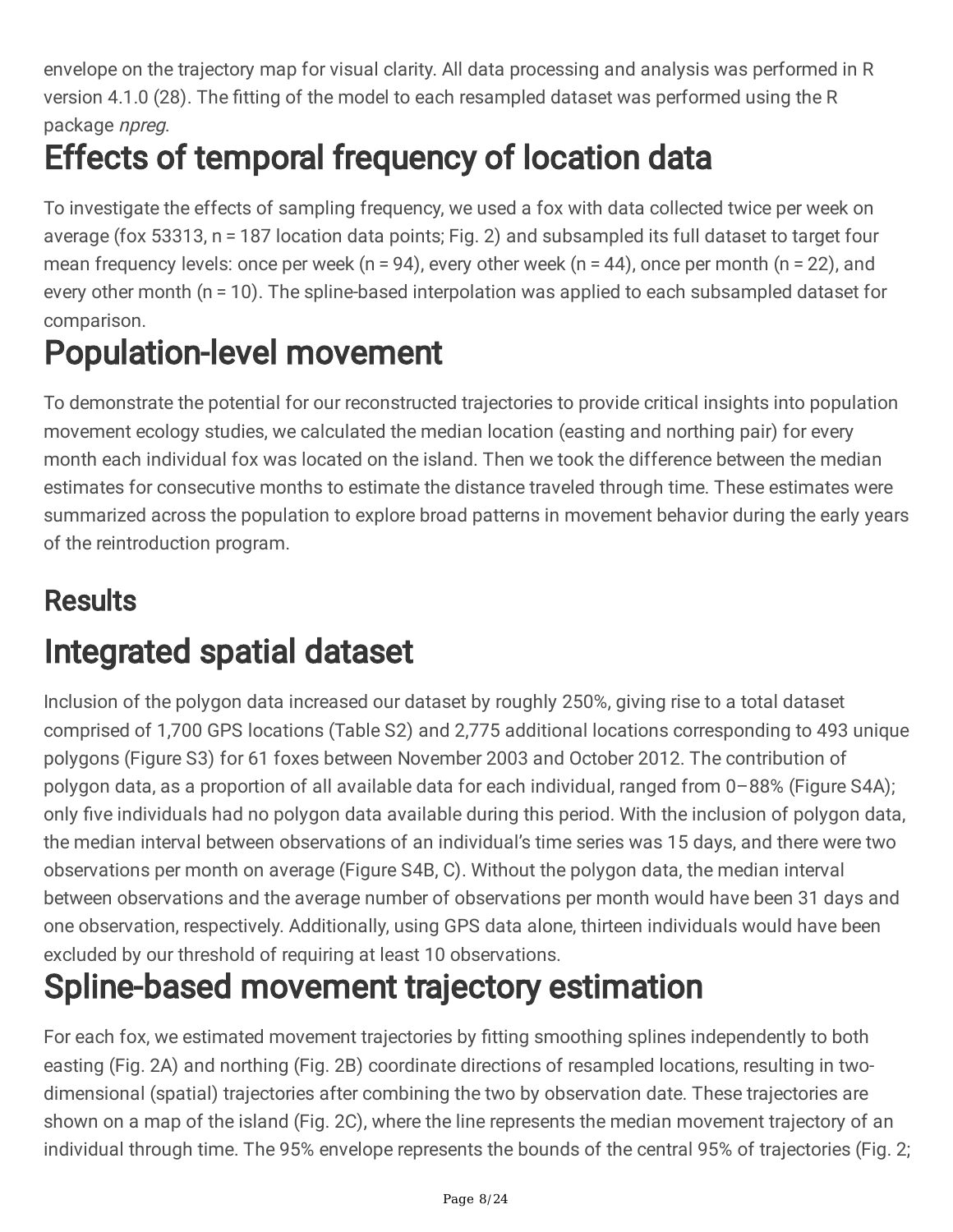dashed lines) and should be viewed more like a standard error than a standard deviation as it depicts uncertainty in the estimate of the median. The bounds of the 95% envelope are well within a reasonable range ( $\sim$  1 km<sup>2</sup>) for typical daily movements, but many data points appear to fall outside these bounds. One factor contributing to this effect is that the daily movements of foxes can occasionally span a region greater than the uncertainty on these reconstructed median locations. Another factor is that the polygon data points are resampled in the algorithm using the full polygon area but are visualized in Fig. 2 using the coordinates of the polygon centroid, which means they may not fall within the envelope. It is also possible that data points were inaccurately recorded in the field. By its nature the spline fitting smooths through the locations and balances the residuals, which causes the median and center 95% envelope to appear as an average, running between the datapoints.

Over the 18-month period described in Fig. 2, fox 53313 started in the northwest area of the island near Arlington Canyon, then moved northeast to the ranch area of the island near the NPS headquarters. Ten months later the fox shifted into Verde Canyon, spent four months there, and then moved into the Cherry Canyon/Lower Water Canyon region. Other case study foxes (A7954 and 73D0D; Figure S5-6) are shown in the supplement and reveal similar resolution of fox movements over periods of one to two years.

Smoothing splines were fit to the easting (A) and northing (B) coordinates separately and then coordinates were paired by date to construct the movement trajectory on the island (C). Each plot shows the GPS (blue) and polygon (pink) locations on the date they were recorded. Polygon data points represent the coordinates of the polygon centroids, but the fitting was done with resampled locations (not shown). Individual spline fits are shown by the light grey lines. The solid black line denotes the median value across the 100 bootstrap fits, and the central 95% interval is illustrated by the dashed black lines.

# Contributions of the different spatial data types

To explore the impact of our method's ability to include polygon data in our movement trajectory estimates, we examined three examples that illustrate when incorporating polygon data may add meaningful information. These three cases are illustrative of two key dimensions of the analysis: the proportion of polygon data to GPS data in a given dataset and the temporal resolution of high-quality location data (Table S3). For the first dimension, individual foxes may have relatively few or many polygon-based observations, and the abundance of polygons compared to GPS points is likely to influence the relative value of these data. The second dimension (temporal resolution) represents how often a fox is being observed through time. Higher temporal resolution means the fox was observed more often, which will improve the quality of movement trajectory estimation. We expected the inclusion of polygon data to matter most when the proportion of polygons was high or when the temporal frequency of GPS data was low.

The inclusion of polygon data has a major effect on trajectory reconstruction when a fox has few GPS points, as demonstrated by fox F3D2F (Fig. 3). Over an eleven-month span, this individual only has twelve GPS locations, which are highly concentrated in the first two months (Fig. 3D-F). If we only used GPS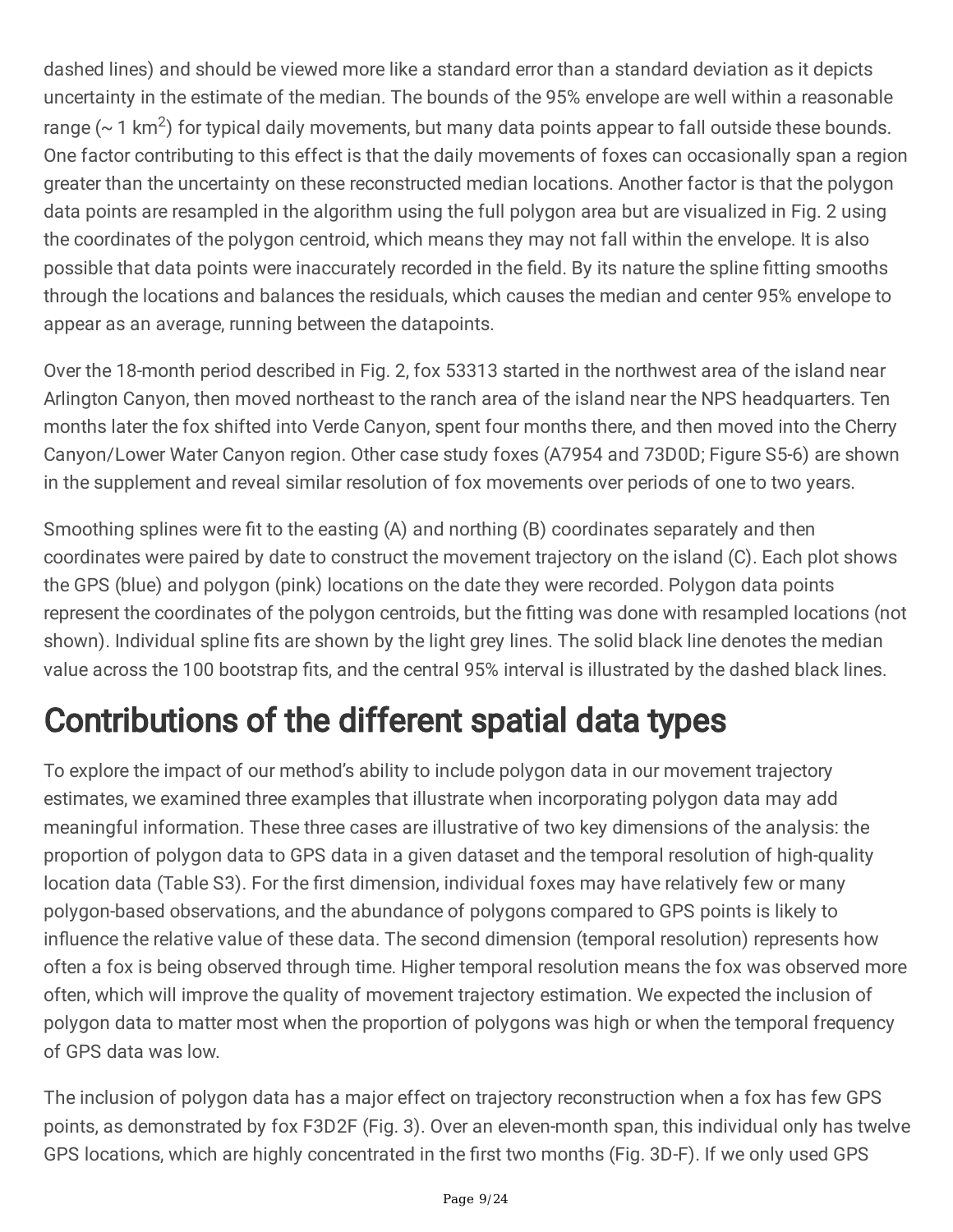data, this fox would have low temporal frequency and hence uninformed and inaccurate location estimates for much of the time period, as seen in Fig. 3D-F. By including polygon data, the number of observations increases four-fold, and the inclusion stabilizes the estimate of the trajectory in the second half of this individual's observation interval (Fig. 3A-C). The inclusion of polygon data in this case refines the estimates to a smaller area of the island and fills out the temporal resolution of the data. Indeed, using only the polygon data enables a well-defined reconstruction of the trajectory over much of this interval (Fig. 3G-I). Conversely, including the GPS data extends the temporal range of the data and reveals an earlier period when the individual was in a different region of the island.

The previous example demonstrated the utility of polygon data in enhancing the temporal frequency and range of an individual's dataset. However, when there are large gaps (relative to the full interval of observation time), the smoothing algorithm is forced to fit a curve to the gap with no information on where the fox is located. A minor case of this is seen in the GPS-only spline fits in Fig. 3F, where there is clearly too much curvature added to the trajectory across temporal gaps in the dataset. In extreme cases, this situation can lead to a breakdown of the method and artefacts arising from the spline fitting. A more extreme example is shown for fox 73D0D, where even in the best-case scenario when both data types are combined, there is a 6-month gap in the time series of locations (Figure S6A-C). The spline fits the existing data with a big quadratic curve over this period, and the trajectory of the fox is projected into the ocean. Across all three divisions of data type for fox 73D0D, the temporal irregularity of the data drives large variation in the fits, showing that, in some cases, smaller datasets spanning shorter time periods can have fewer problematic outcomes since the spline has so little to work with (e.g., Figure S6F is a better fit than Figure S6C). This example illustrates the general importance of temporal regularity in the observations, independent of spatial resolution.

The integration of polygon data to a GPS data-poor dataset has the greatest impact in narrowing the trajectory estimates. The first column (A, B, C) shows the trajectory estimate using all available data. The second (D, E, F) and third (G, H, I) columns show the estimated trajectories with GPS and polygon data, respectively. The first row (A, D, G) shows the fit of the easting coordinate. The second row (B, E, H) shows the spline fits for the northing coordinate, and the bottom row (C, F, I) shows the trajectory on the map of Santa Rosa Island. GPS data and the centroids of the polygons are illustrated by the blue and pink points, respectively. The grey lines signify the spline fits for the 100 resampled datasets, which are summarized by the median trajectory (solid black line) and the 95% uncertainty envelope (dashed black lines).

# Effects of temporal frequency of location data

To further investigate the effects of data quantity and temporal frequency, we used our model fox from Fig. 2 (fox 53313) and subsampled its full dataset (which had an average of about 2 observations per week) to target four mean frequencies of location data: once per week, every other week, once per month, and every other month (Fig. 4). As the observations become less frequent, the level of variation in the trajectories increases conspicuously. The trajectories for observations once per week look quite similar to the trajectory estimated from the full dataset (Fig. 4; compare colored lines to black line). Trajectories estimated from observations taken every other week, once per month, or every other month show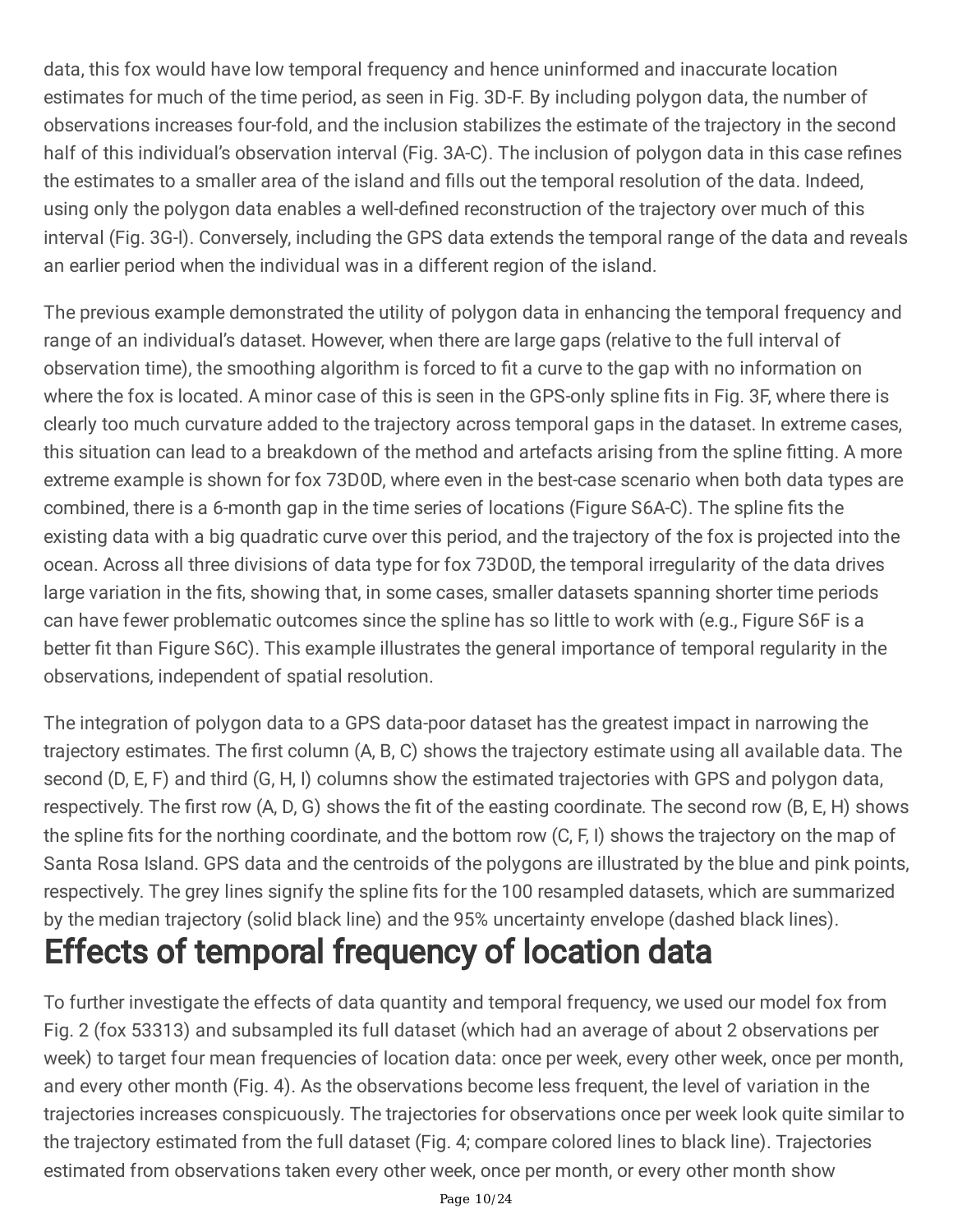increasing variation and some extreme extrapolations due to the smoothing spline's estimation over more gaps with less data (Fig. 4). These impressions from the mapped reconstructions are borne out by analyzing residuals of the trajectories relative to the median trajectory estimated from the full dataset (Figure S7). Importantly, though, even these trajectories built from less frequent observations still identify the correct region of the location of the fox. When the data is sampled down to every other month (n = 10 observations), the model fit yields limited information on the precise trajectory of the fox but may be more useful in estimating its home range.

The full location dataset for fox 53313 was subsampled to produce four observation frequencies: once per week, every other week, once per month, and every other month (as shown by the four panels). Each down-sampling was performed 10 times for each observation frequency; the resulting median trajectories from the full algorithm are shown by different colored lines in each panel. The median trajectory for the full dataset is shown in black.

## Movement patterns in the reintroduced fox population

To demonstrate the research opportunities created by our new method, we examined the population-wide movement patterns in the island fox population in the early years of the reintroduction program. For each fox, we calculated the difference in the median location estimate between consecutive months to capture trends in the distance traveled through time. The majority of movements between consecutive months is short-range (< 0.5km; Fig. 5A) but movements up to 10km are observed. Movements > 2km are seen in all months of the year. The captive-born individuals exhibit stronger seasonal movements, with longer-range movements occurring in the fall and winter, corresponding with the time of release to captivity, and shorter-range movements in the spring and summer (Fig. 5A). Wild-born individuals exhibit near constant short-range movements (~ 0.5km) on average (Fig. 5A), but when we zoom in on wild-born individuals only and stratify by their time on the island (12 months and > 12 months), we see that wild-born individuals move nearly three times further in their first year on the landscape than in subsequent years, with longer-range movements more prevalent in their first fall and winter (Fig. 5C).

The distance traveled by month was calculated as the difference between median locations of consecutive months for each fox. In Panel A, the box and whisker plots illustrate the distribution of movements for each month and highlight the long-range movements (points) which are greater than the sum of the 75th percentile and 1.5 times the interquartile range. The lines denote the average distance traveled by month for captive-born (n = 33) and wild-born (n = 28) foxes. Panel B depicts the median distance traveled from time of first location on the island (either release from captivity or first capture in the wild). The semi-transparent bands denote the central 95% interval for the distribution of distance traveled. Outliers beyond the 95% interval are shown by the points. For panels A and B, captive-born foxes are shown in brown, and wild-born foxes in teal. Panel C, like Panel A, illustrates the distribution of movements for each month and highlights long-range movements (points). This panel only shows wildborn fox movements and is stratified by time on the island. The first 12 months of wild-born individuals is shown in orange. Time past 12 months is shown in purple. The average distance traveled per month for this time division is illustrated by the lines and the left-side axis.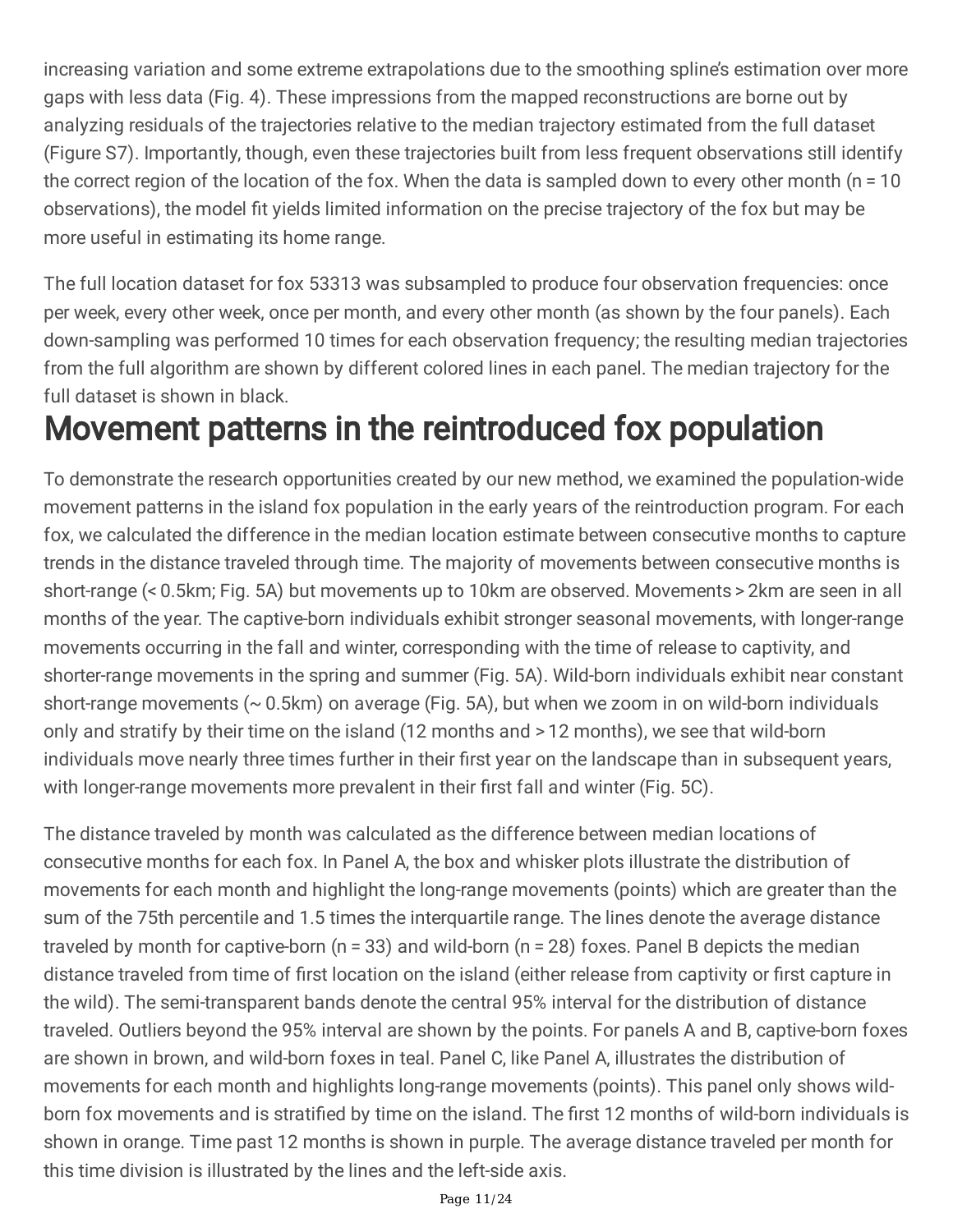We also examined the timing of movement behaviors relative to when foxes were first located (where the first location is defined by either release from captivity or a fox's first capture in the wild; Fig. 5B). When we align the data based on each fox's first location and follow their movement through time, we see that the median distance traveled is highest within each individual's first 24 months on the island (Fig. 5B). After two years, the movements for these foxes dwindle to less than 0.5 km.

### **Discussion**

Motivated by a wealth of unconventional location data from reintroduced Channel Island foxes, we developed a novel approach to integrating spatial data types of varying quality to estimate animal movement through time. We showed that incorporating imprecise polygon data, derived from field notes and expert interpretation, can spatially enhance and temporally extend animal location datasets and improve estimation of movement trajectories. In our island fox case study, the inclusion of polygon data more than doubled the number of location points available for the 61 study individuals and reduced the variation in the fits of the trajectories, especially for individuals that had few precise location estimates. This method has broad potential applications to long-term monitoring datasets that were not collected with the explicit aim of studying movement.

With our newly developed algorithm, we reconstructed population-level movement summaries to better understand the initial movement of foxes after reintroduction. By stratifying by birth status (captive vs. wild), we examined the effects of reintroduction on broad behavioral movement patterns in the fox population. Captive-born foxes, which by definition had never roamed the island, exhibited a strong seasonal signal, moving longer distances in fall and winter and moving shorter distances in spring and summer. One direct explanation for this pattern is that most captive-born foxes were released in the fall (Sept-Nov), and it is natural to see long-range movements by individuals recently introduced to a novel landscape. Captive-born foxes may have explored the island more widely after release from captivity before establishing a home range, since there was little competition for space. In contrast, wild-born foxes had more stable movement behavior and showed a much more subtle seasonal signal. When stratified by time on the island, we found that wild-born individuals move longer distances in their first year and then move much less in subsequent years. There is a seasonal signal in the first twelve months of wild-born movement, similar to the captive-born movement pattern, but more subtle. The wild-born seasonal pattern aligns broadly with known island fox ecology: fox births occur in dens in the mid-to-late spring, leading to a period of limited long-range movement while pups are reared; juvenile dispersal occurs in the fall, consistent with the longer-range movement pattern we see at that time of year (20, 22, 30).

Our analyses demonstrate the interacting roles of spatial and temporal resolution in enabling movement reconstruction and highlight that the quality of the reconstruction depends primarily on temporal frequency and regularity of location data. Even when an individual's time series consists primarily of relatively imprecise polygon data (i.e., Fox F3D2F; Fig. 3), the algorithm can yield a similar median trajectory if the data are abundant, with no large temporal gaps. In our case study, polygon data filled large gaps in the time series of GPS data, delivering major improvements to the reconstruction. Data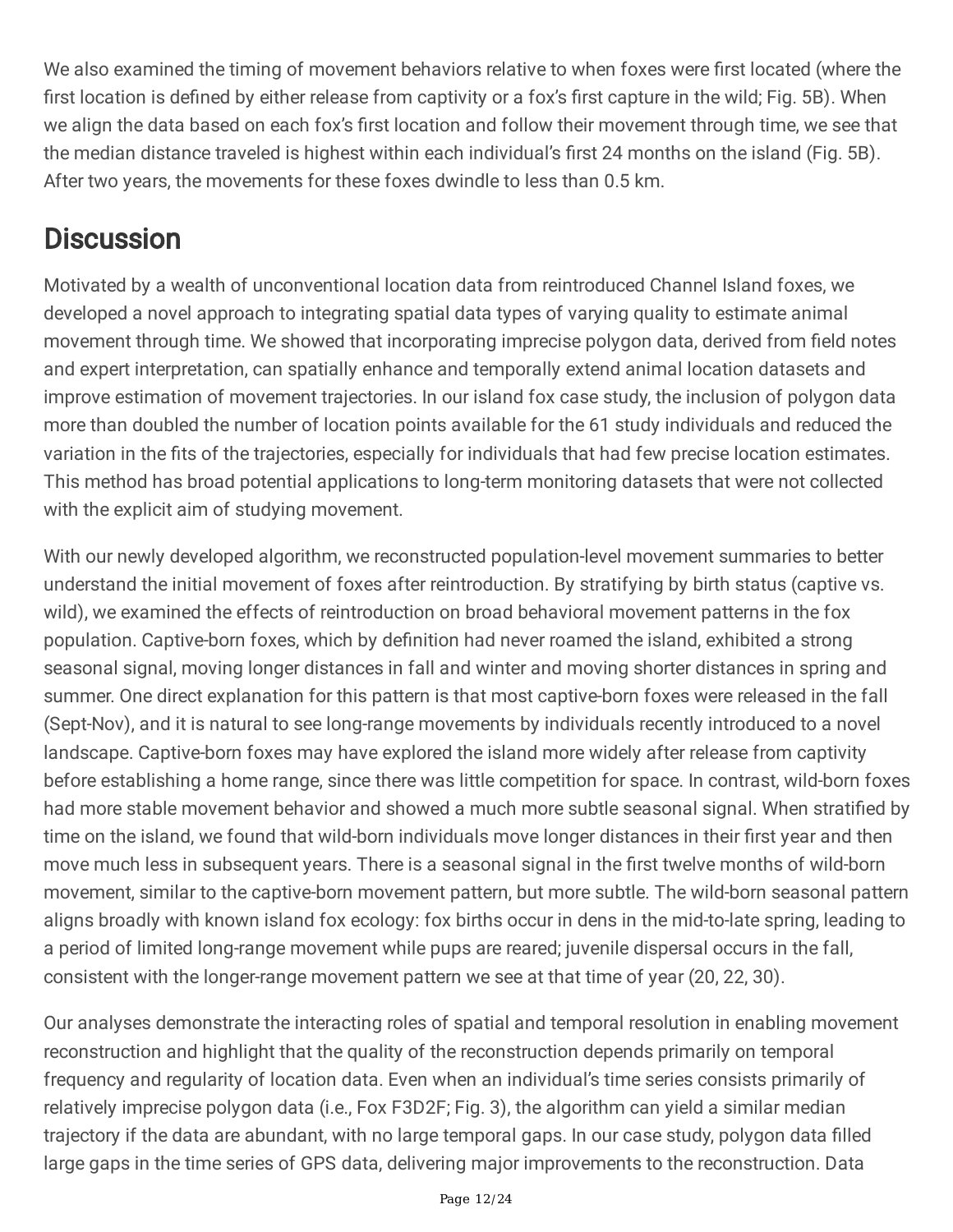quantity and temporal regularity are related, but data quantity does not imply temporal regularity as is seen with Fox 73D0D (Figure S6). When incorporating polygon data increases the amount of data available but concentrates the data in time, leaving long gaps, the smoothing spline algorithm can give problematic results, as seen by the fox movement trajectory projected into the ocean (Figure S6). In sum, the quality of the movement reconstruction is determined by both spatial and temporal resolution of the data, but good temporal coverage is essential.

We have demonstrated the considerable benefit of including polygon data in trajectory estimation, but initial translation of the recorded location descriptions into digital polygons was onerous and timeconsuming. In future studies, polygon creation could be streamlined by having pre-defined areas on the island that the field notes map onto, rather than translating each phrase into its own precise polygon. These pre-defined areas could be delineated by topographical features much as our polygons were. Some degree of spatial resolution could be lost by this method, but the tradeoff of greater data availability could compensate for this loss. There is also scope to apply artificial intelligence methods, including natural language processing, whether trained by an expert or untrained and working from landscape features, to identify polygons. Further, although the inclusion of polygons added crucial information to our analysis, our uniform sampling of the polygon areas did not always match our beliefs and our expert knowledge of the fox's position. If the location of a fox was concentrated at one end of a long canyon, this positioning would not be captured by our current algorithm formulation due to uniform sampling of the area. Filtering the polygon areas and length-to-width ratios was a first step to managing uninformative polygons, but weighting the area of the polygon based on landscape characteristics or nearby GPS location data has the potential to further improve positional estimates.

There is great opportunity for data imputation methods to be built into modern spatial statistical techniques. Spatial data resampling methods could lend great strength and flexibility to statistical analysis by accommodating nearly any data type and facilitating the link of polygon locations to all spatial methods. A useful extension of this study would be to integrate the resampling of the polygons (to account for their shape/error) into the Bayesian framework developed by Buderman et al. (16). Their analysis assumed that the spatial dataset is fixed and described the error distributions of their observations parametrically. To integrate the polygon data into their framework, the spatial data could be resampled during MCMC estimation of the spline. Our resampling framework could be incorporated more broadly into other spatial and movement analyses and provides an avenue to integrate polygon-type location data into other spatial methods, as long as the data have sufficient temporal frequency.

Our algorithm utilized smoothing splines to interpolate location data through space and time. Smoothing splines offer a flexible approach to data interpolation via tuning a single smoothing parameter either manually or through a generalized cross-validated procedure. For our analysis, we fixed the smoothing parameter to ensure that the curvature was consistent across individuals, rather than fitting it by various procedures (e.g., generalized cross-validation, maximum likelihood, Akaike information criterion). We selected a smoothing parameter value of 0.1 (on a scale of 0 to 1), balancing several considerations. If we had chosen a larger smoothing parameter, the trajectories would have become less curved and more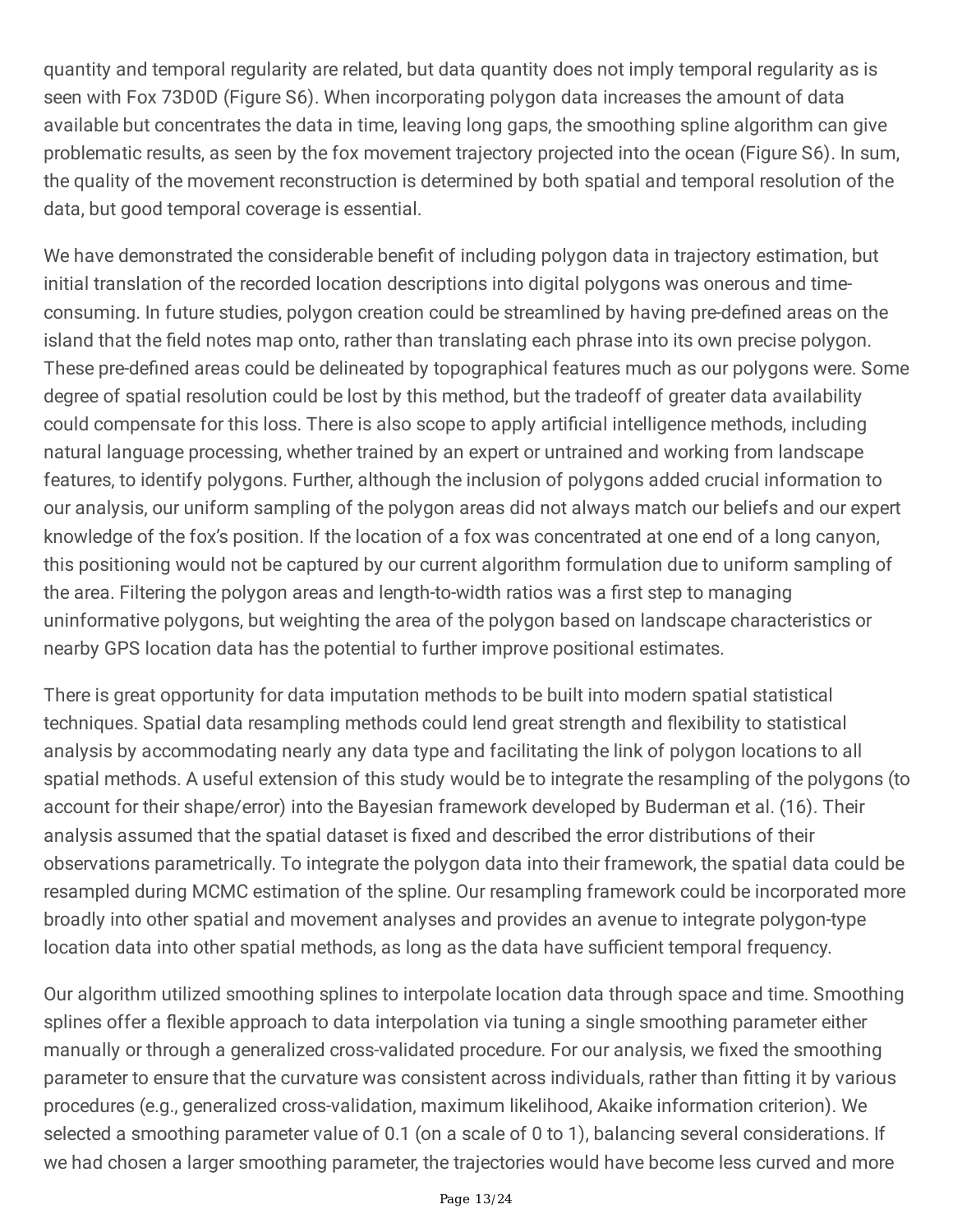like connected lines between the observation points. This would lead to a lower degree of averaging across the locations, which could capture the precision of the high-resolution locations more confidently but would also put more confidence in the lower-quality polygon locations than desired, given that our uniform resampling algorithm can generate apparent locations anywhere within a polygon. Our choice of a low smoothing parameter enables the method to smooth out these errant points, but at the cost of occasionally failing to capture real, short-term, long-distance movements, plus the risk of overshooting the data when there are temporal gaps. Depending on the nature of the system and dataset and the goals of the analysis (e.g., home range estimation or construction of a contact network), more or less curvature may be optimal, but further study is required to uncover how the temporal and spatial resolution of the dataset influences the optimal choice of smoothing parameter.

The choice of spline can also impact the results and interpretation of the trajectories. We opted to use a smoothing spline to fit the coordinates since it could robustly accommodate the patterns in our data, but a more complex spline could add more flexibility to the fitting and may be appropriate for other systems where individuals make frequent, meaningful movements that are important to capture. An alternative Bspline framework would require the data to be more regular through time and is much more sensitive to temporal gaps in the data. Thus, the algorithm would fail for individuals with insufficient temporal regularity or data quantity. The smoothing spline we chose converges for all individuals but can give biologically dubious results when data are insufficient. Additional study is needed on the influence of data quantity and resolution on the choice of spline and associated parameters to improve the robustness of our approach to non-ideal datasets.

In our study of a terrestrial species on an oceanic island, the island boundary introduces a further challenge to movement estimation. The island coastline is a hard ecosystem boundary for the foxes, but such boundaries have only been addressed in a few estimation techniques (e.g., LoCoH and special implementations of kernel density estimation) (5, 8). Most other studies address this challenge by clipping the estimated home ranges or trajectories at the boundary, which could bias the estimates because it does not redistribute the density appropriately. In our method, the polygon resampling approach restricts point observations to the allowed region (i.e., the island's terrestrial surface). However, the spline can fit curves that extend beyond the island boundary (as in Figure S6C). A more restrictive spline fitting or explicit approach to reject any splines which project movement into the excluded area could address this shortcoming.

This novel estimation of animal movement trajectories has wide-ranging applicability. It is essential to recognize that, under our current parameterization, the reconstructed trajectories are intended to capture the central tendency of an animal's location in a given time period and will not reconstruct all short-term excursions from the broader path. Nevertheless, our approach generates systematic trajectories that align with expert knowledge, even if some quantitative details are imperfect – and our analysis of 61 foxes shows the potential to recover valuable population-scale insights into movement patterns. Such information, at individual and population scales, has important application to support studies of behavioral ecology, conservation, and disease spread (29–36).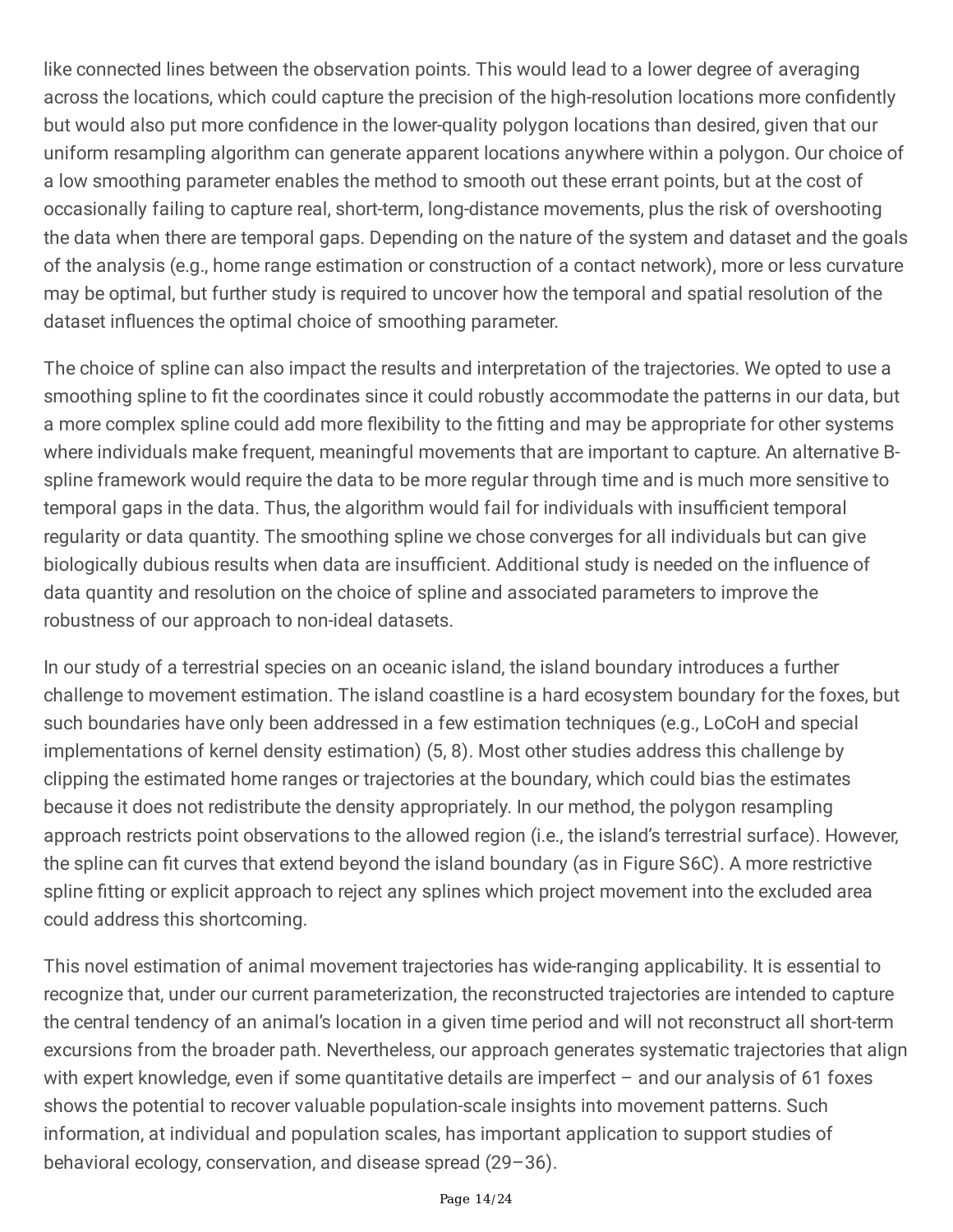Crucially, our approach enables such insights to be derived from existing and currently unused location data for a wide range of wildlife systems. We have detailed several clear steps that can be taken to further fine-tune our algorithm and improve the precision and accuracy of the estimated trajectories. We hope this work can be a useful first step towards analyzing these valuable data to gain important insights into animal movement ecology, as well as the spatiotemporal aspects of related fields.

## **Conclusions**

Many studies of wildlife populations collect rich, long-term datasets that include location information of varying quality, for instance via monitoring programs with regular trapping or collared sentinel populations. However, to date these valuable datasets have not been usable for movement analyses due to a lack of appropriate, systematic methods to incorporate the irregular data that can occur. Our work opens new opportunities to use these unconventional data and to integrate them with other location data at any level of spatial or temporal resolution to reconstruct animal movement trajectories. The addition of these new data sources, arising from studies that were not originally designed to study movement, will expand the number of systems and time periods for which animal movement can be studied, with benefits for habitat use modelling, social network analyses or analyzing infectious disease transmission.

## Abbreviations

- GPS Global positioning system
- NPS National Park Service
- SRI Santa Rosa Island
- VHF Very high frequency

## **Declarations**

### Ethics approval and consent to participate

Not applicable.

#### Consent for publication

Not applicable.

#### Availability of data and materials

The datasets used and/or analyzed during the current study are available from the corresponding author upon reasonable request.

### Competing interests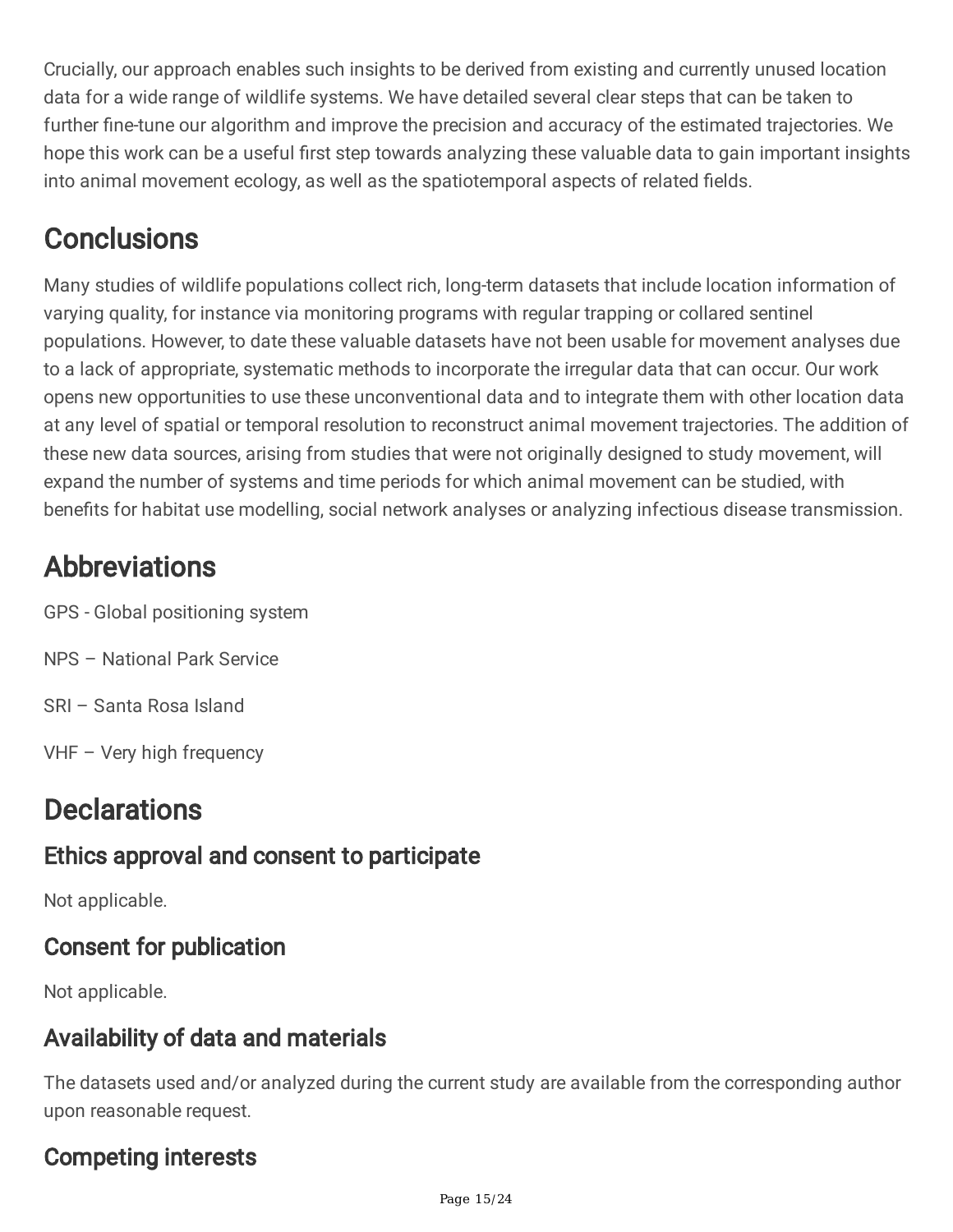The authors declare that they have no competing interests.

#### Funding

This work was supported by the Strategic Environmental Research and Development Program (SERDP, RC-2635) of the U.S. Department of Defense and the U.S. National Science Foundation (DEB-1557022). The content of the information does not necessarily reflect the position or the policy of the U.S. government, and no official endorsement should be inferred.

#### Authors' contributions

JOL-S and KCP acquired funding for the study. TJC and AHG conducted the fieldwork. AHG digitized the field notes into polygons. ROM and JOL-S designed the study and developed the algorithm. AHG, BB, and KCP provided feedback on the algorithm. ROM conducted the coding and data analyses and wrote the first draft of the manuscript. All authors contributed to revisions. All authors read and approved the final manuscript.

#### Acknowledgements

We would sincerely like to thank the entire Santa Rosa Island fox team of the National Park Service for generating the wildlife data for this study. We would also like to thank Ottar Bjørnstad for his useful early suggestions and the Lloyd-Smith lab for their feedback through the development of this project.

### **References**

- 1. Kie JG, Matthiopoulos J, Fieberg J, Powell RA, Cagnacci F, Mitchell MS, et al. The home-range concept: are traditional estimators still relevant with modern telemetry technology? Philos Trans R Soc B Biol Sci. 2010 Jul 27;365(1550):2221–31.
- 2. Tomkiewicz SM, Fuller MR, Kie JG, Bates KK. Global positioning system and associated technologies in animal behaviour and ecological research. Philos Trans R Soc B Biol Sci [Internet]. 2010 Jul 27 [cited 2021 Aug 16]; Available from:

https://royalsocietypublishing.org/doi/abs/10.1098/rstb.2010.0090

- 3. Walter WD, Onorato DP, Fischer JW. Is there a single best estimator? Selection of home range estimators using area-under-the-curve. Mov Ecol. 2015 Dec;3(1):10.
- 4. Mohr CO. Table of Equivalent Populations of North American Small Mammals. Am Midl Nat. 1947;37(1):223–49.
- 5. Benhamou S, Cornélis D. Incorporating Movement Behavior and Barriers to Improve Kernel Home Range Space Use Estimates. J Wildl Manag. 2010;74(6):1353–60.
- 6. Bullard F. Estimating the home range of an animal: a Brownian bridge approach. Johns Hopkins University. Master thesis; 1999.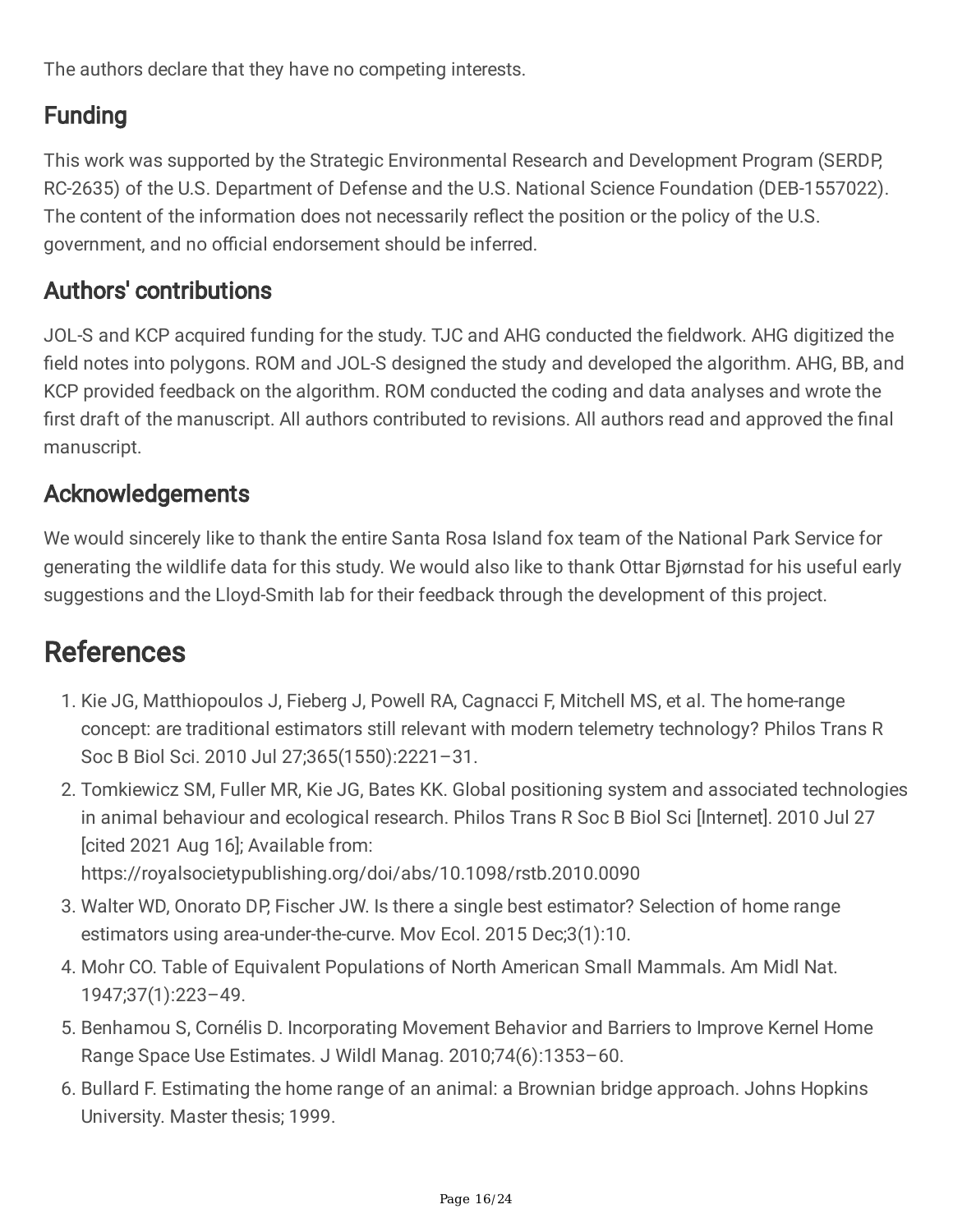- 7. Worton BJ. Kernel Methods for Estimating the Utilization Distribution in Home-Range Studies. Ecology. 1989;70(1):164–8.
- 8. Getz WM, Fortmann-Roe S, Cross PC, Lyons AJ, Ryan SJ, Wilmers CC. LoCoH: Nonparameteric Kernel Methods for Constructing Home Ranges and Utilization Distributions. Coulson T, editor. PLoS ONE. 2007 Feb 14;2(2):e207.
- 9. Getz WM, Wilmers CC. A local nearest-neighbor convex-hull construction of home ranges and utilization distributions. Ecography. 2004;27(4):489–505.
- 10. Hanks EM, Hooten MB, Alldredge MW. Continuous-time discrete-space models for animal movement. Ann Appl Stat [Internet]. 2015 Mar 1 [cited 2021 Aug 18];9(1). Available from: https://projecteuclid.org/journals/annals-of-applied-statistics/volume-9/issue-1/Continuous-timediscrete-space-models-for-animal-movement/10.1214/14-AOAS803.full
- 11. Kranstauber B, Kays R, LaPoint SD, Wikelski M, Safi K. A dynamic Brownian bridge movement model to estimate utilization distributions for heterogeneous animal movement. J Anim Ecol. 2012;81(4):738–46.
- 12. Cagnacci F, Boitani L, Powell RA, Boyce MS. Animal ecology meets GPS-based radiotelemetry: a perfect storm of opportunities and challenges. Philos Trans R Soc B Biol Sci. 2010 Jul 27;365(1550):2157–62.
- 13. Mereu M, Agus B, Addis P, Cabiddu S, Cau A, Follesa MC, et al. Movement estimation of Octopus vulgaris Cuvier, 1797 from mark recapture experiment. J Exp Mar Biol Ecol. 2015 Sep 1;470:64–9.
- 14. White GC, Shenk TM. Population Estimation with Radio-Marked Animals. In: Radio Tracking and Animal Populations [Internet]. Elsevier; 2001 [cited 2021 Aug 18]. p. 329–50. Available from: https://linkinghub.elsevier.com/retrieve/pii/B9780124977815500141
- 15. Winterstein SR, Pollock KH, Bunck CM. Analysis of Survival Data from Radiotelemetry Studies. In: Radio Tracking and Animal Populations [Internet]. Elsevier; 2001 [cited 2021 Aug 18]. p. 351–80. Available from: https://linkinghub.elsevier.com/retrieve/pii/B9780124977815500153
- 16. Buderman FE, Hooten MB, Ivan JS, Shenk TM. A functional model for characterizing long‐distance movement behaviour. Matthiopoulos J, editor. Methods Ecol Evol. 2016 Mar;7(3):264–73.
- 17. Buderman FE, Hooten MB, Ivan JS, Shenk TM. Large-scale movement behavior in a reintroduced predator population. Ecography. 2018 Jan;41(1):126–39.
- 18. Moore CM, Collins PW. Urocyon littoralis. Mamm Species. 1995 Jun 23;(489):1.
- 19. Coonan TJ, Schwemm CA, Garcelon DK. Decline and recovery of the Island Fox: a case study for population recovery. Cambridge; New York: Cambridge University Press; 2010. 212 p. (Ecology, biodiversity, and conservation).
- 20. Roemer GW, Smith DA, Garcelon DK, Wayne RK. The behavioural ecology of the island fox (*Urocyon* littoralis). J Zool. 2001;255(1):1–14.
- 21. Crooks KR, van Vuren D. Spatial Organization of the Island Fox (Urocyon littoralis) on Santa Cruz Island, California. J Mammal. 1996 Aug;77(3):801.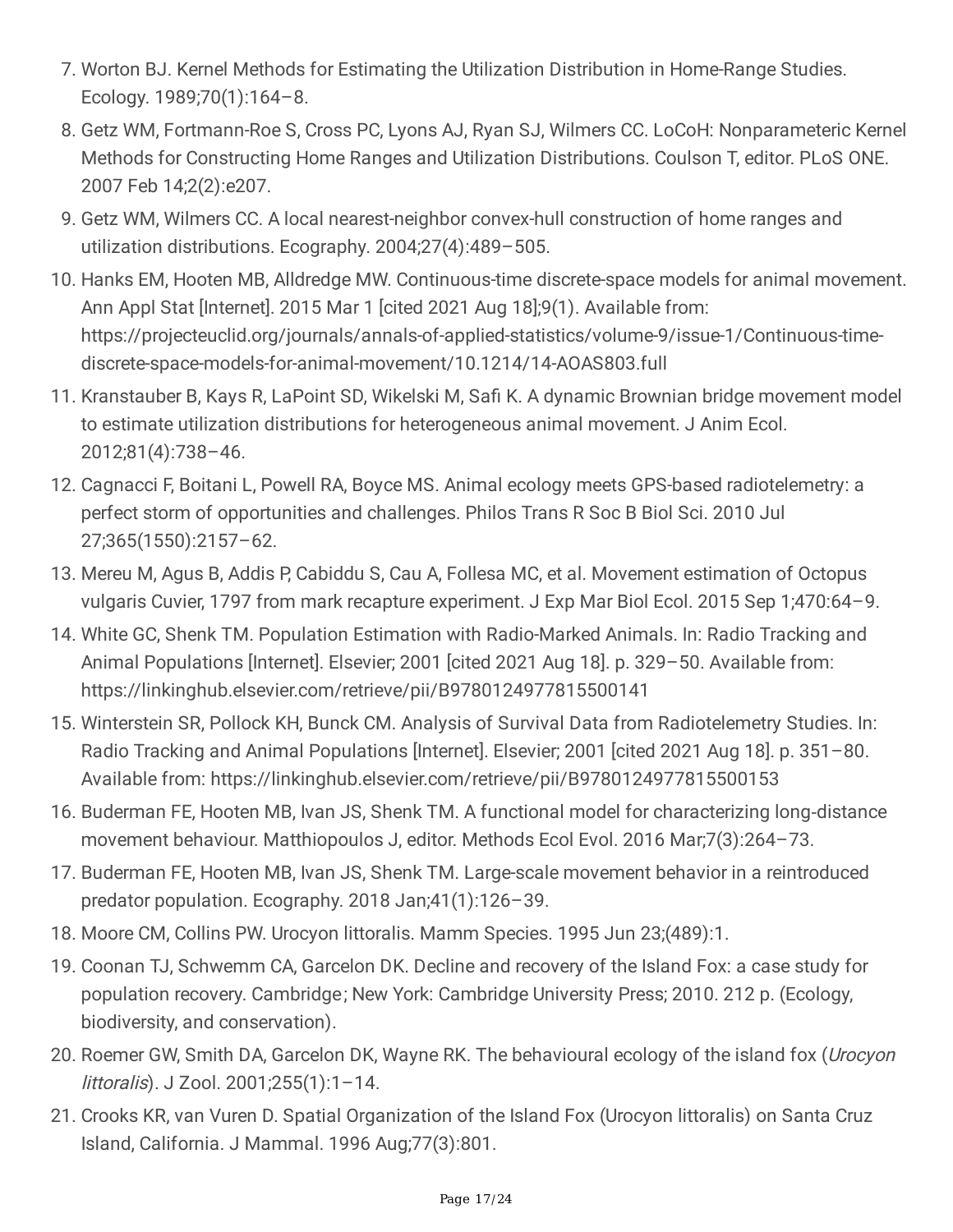- 22. Coonan TJ, Schwemm CA, Roemer GW, Garcelon DK, Munson L. Decline of an Island Fox Subspecies to near Extinction. Southwest Nat. 2005;50(1):32–41.
- 23. US Fish and Wildlife Service. Endangered and Threatened Wildlife and Plants; Removing the San Miguel Island Fox, Santa Rosa Island Fox, and Santa Cruz Island Fox from the Federal List of Endangered and Threatened Wildlife, and Reclassifying the Santa Catalina Island Fox from Endangered to Threatened. Fed Regist. 2016 Aug 12;81(156):53315–33.
- 24. Coonan TJ, Bakker V, Hudgens B, Boser CL, Garcelon DK, Morrison SA. ON THE FAST TRACK TO RECOVERY: ISLAND FOXES ON THE NORTHERN CHANNEL ISLANDS. Monogr West North Am Nat. 2014;7:373–81.
- 25. Nams VO. Locate II. Truro, Nova Scotia, Canada; 1990.
- 26. Google Earth Pro. Map showing location of Santa Rosa Island [Internet]. 2018. Available from: earth.google.com/web/
- 27. Bivand R, Keitt T, Rowlingson B, Pebesma E, Sumner M, Hijmans R, et al. rgdal: Bindings for the "Geospatial" Data Abstraction Library [Internet]. 2021 [cited 2021 Aug 21]. Available from: https://CRAN.R-project.org/package=rgdal
- 28. R Core Team. R: A language and environment for statistical computing [Internet]. Vienna, Austria: R Foundation for Statistical Computing; 2021. Available from: https://www.R-project.org/
- 29. Resnik JR, Andelt WF, Stanley TR, Snow NP. Island fox spatial ecology and implications for management of disease. J Wildl Manag. 2018 Aug;82(6):1185–98.
- 30. Sanchez JN, Hudgens BR. Interactions between density, home range behaviors, and contact rates in the Channel Island fox ( Urocyon littoralis ). Ecol Evol. 2015 Jun;5(12):2466-77.
- 31. Almberg ES, Cross PC, Dobson AP, Smith DW, Hudson PJ. Parasite invasion following host reintroduction: a case study of Yellowstone's wolves. Philos Trans R Soc B Biol Sci. 2012 Oct 19;367(1604):2840–51.
- 32. Benson JF, Abernathy HN, Sikich JA, Riley SPD. Mountain lions reduce movement, increase efficiency during the Covid‐19 shutdown. Ecol Solut Evid [Internet]. 2021 Jul [cited 2022 May 4];2(3). Available from: https://onlinelibrary.wiley.com/doi/10.1002/2688-8319.12093
- 33. Haydon DT. Cross-disciplinary demands of multihost pathogens. J Anim Ecol. 2008 Nov;77(6):1079– 81.
- 34. Mancy R, Rajeev M, Lugelo A, Brunker K, Cleaveland S, Ferguson EA, et al. Rabies shows how scale of transmission can enable acute infections to persist at low prevalence. Science. 2022 Apr 29;376(6592):512–6.
- 35. Wagner A. BEHAVIORAL ECOLOGY OF THE STRIPED HYENA (Hyaena hyaena). 2022 May;
- 36. Wheeler DC, Waller LA, Biek R. Spatial analysis of feline immunodeficiency virus infection in cougars. Spat Spatio-Temporal Epidemiol. 2010 Jul;1(2–3):151–61.

### **Figures**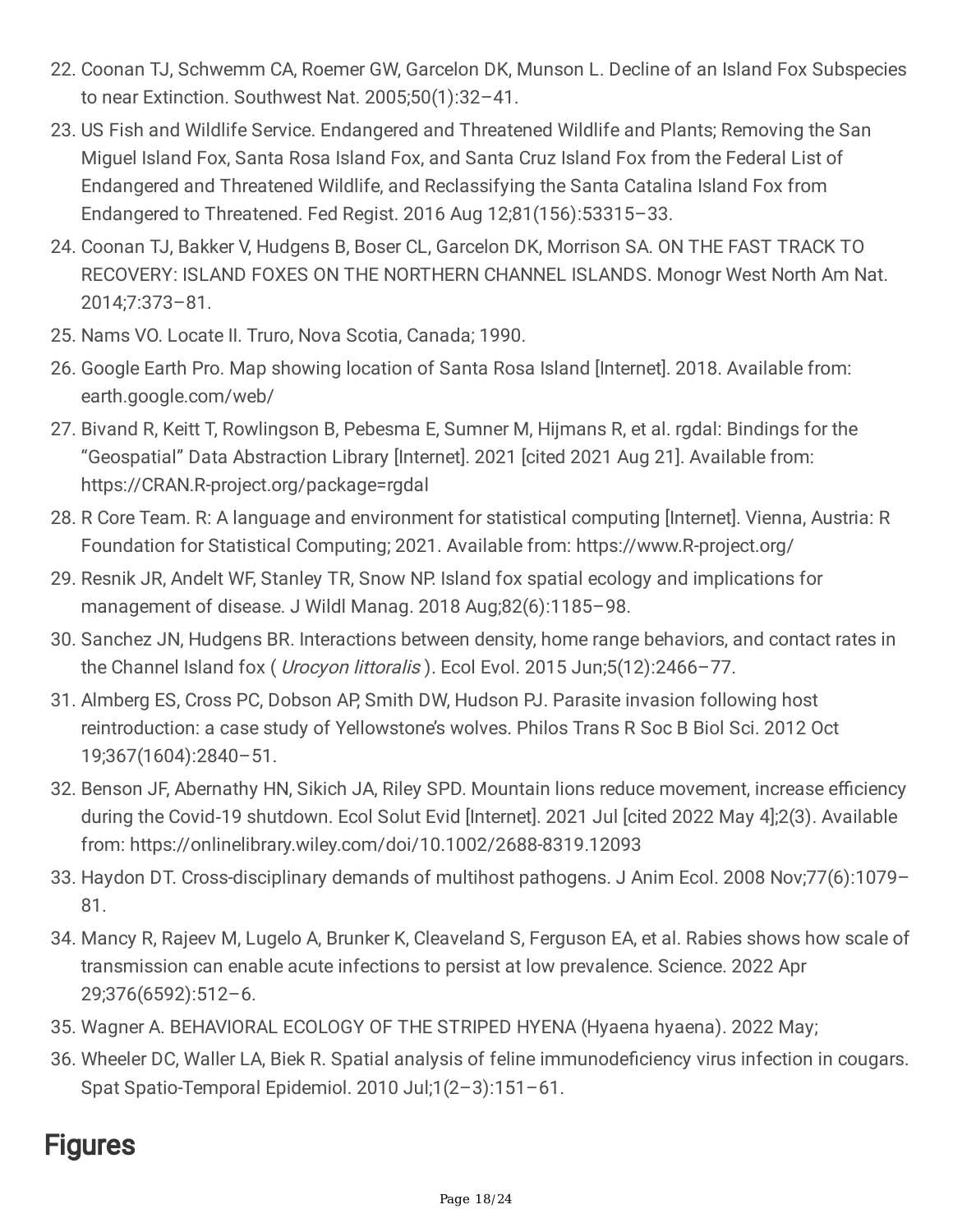#### Figure 1

Schematic of the data conversion and movement trajectory reconstruction.

Directional field notes were mapped in Google Earth Pro and converted to spatial polygons in R (A). These spatial polygons were integrated into each fox's sequence of location observations, resulting in a mix of GPS point and polygon data (B). To convert all data forms to point data, bootstrapped datasets were created by randomly sampling each polygon area and sampling GPS datapoints from a 1km<sup>2</sup> buffer area (shown here in green) on each observation date (C). For each animal, smoothing splines were fit to the easting and northing data separately (D). The median estimates in each coordinate direction were then paired by date to estimate an individual's movement through time on the island landscape as shown by the solid black lines (E). The light grey lines in panels D and E illustrate the spline fits to each resampled dataset, which are additionally summarized by a central 95% envelope (dashed black lines). This schematic was created with simulated data and does not represent the true movements of any individual.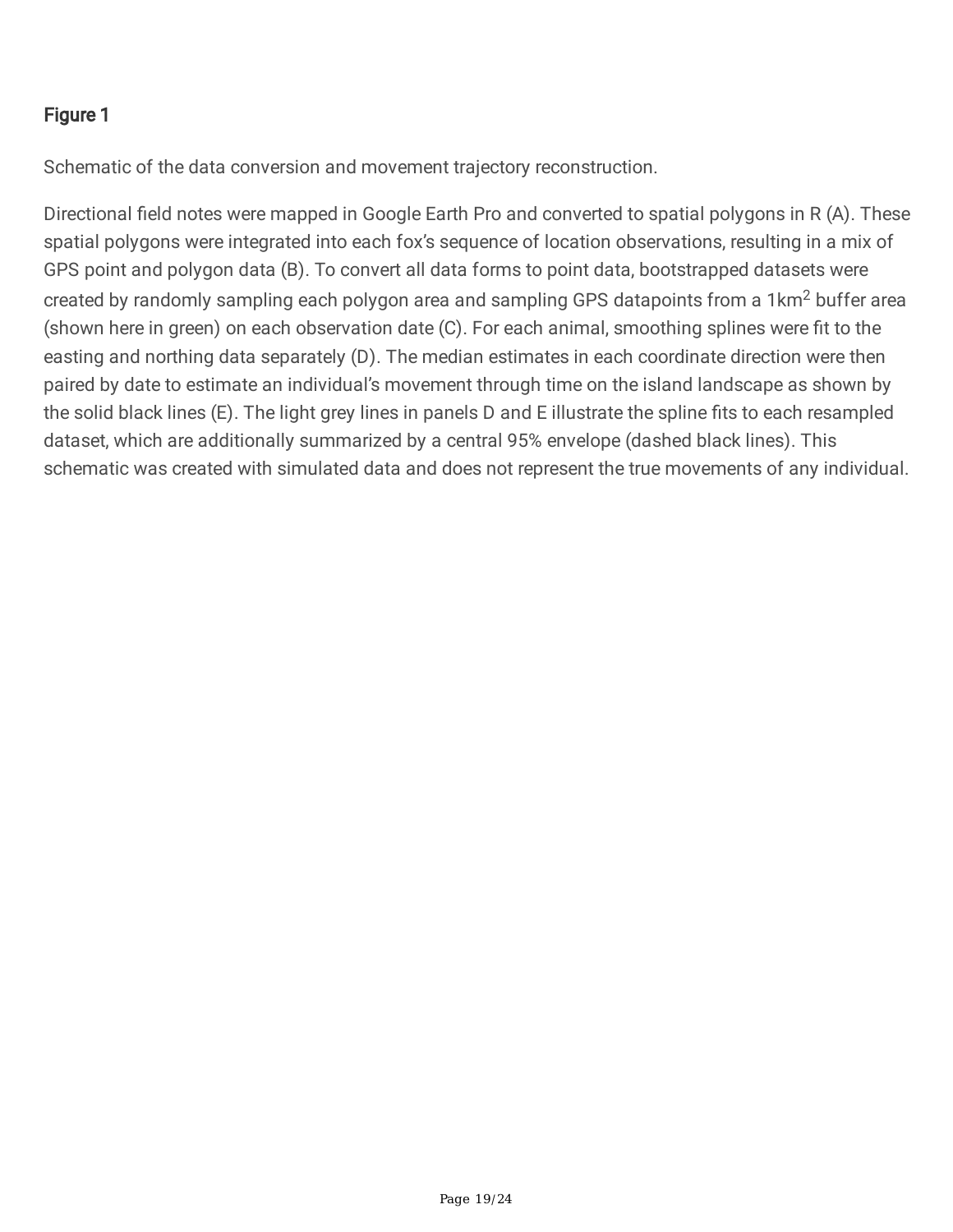

#### Figure 2

Movement trajectories fit via smoothing splines for fox 53313.

Smoothing splines were fit to the easting (A) and northing (B) coordinates separately and then coordinates were paired by date to construct the movement trajectory on the island (C). Each plot shows the GPS (blue) and polygon (pink) locations on the date they were recorded. Polygon data points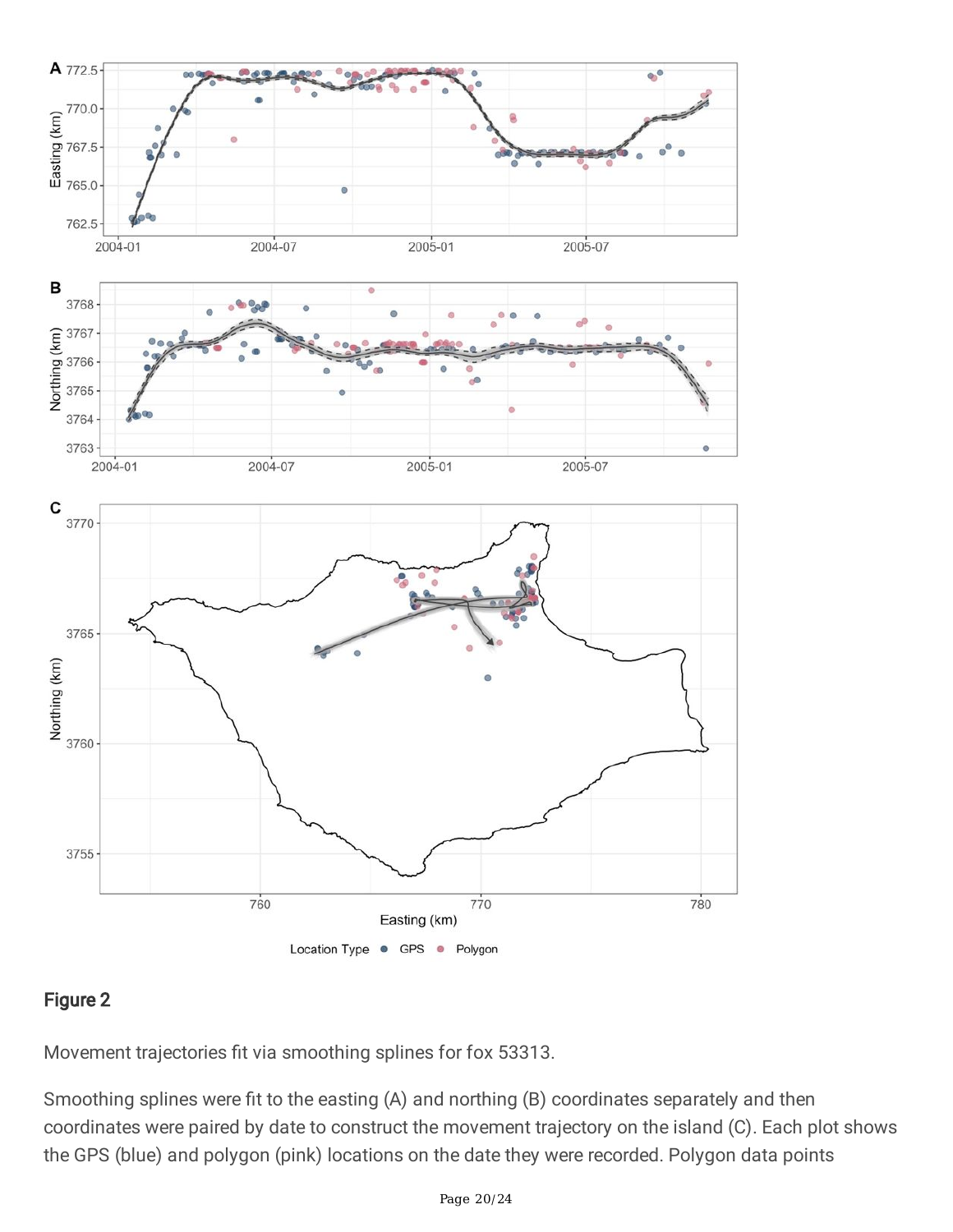represent the coordinates of the polygon centroids, but the fitting was done with resampled locations (not shown). Individual spline fits are shown by the light grey lines. The solid black line denotes the median value across the 100 bootstrap fits, and the central 95% interval is illustrated by the dashed black lines.



#### Figure 3

Fitted movement trajectories of fox F3D2F by data type.

The integration of polygon data to a GPS data-poor dataset has the greatest impact in narrowing the trajectory estimates. The first column (A, B, C) shows the trajectory estimate using all available data. The second (D, E, F) and third (G, H, I) columns show the estimated trajectories with GPS and polygon data, respectively. The first row (A, D, G) shows the fit of the easting coordinate. The second row (B, E, H) shows the spline fits for the northing coordinate, and the bottom row (C, F, I) shows the trajectory on the map of Santa Rosa Island. GPS data and the centroids of the polygons are illustrated by the blue and pink points, respectively. The grey lines signify the spline fits for the 100 resampled datasets, which are summarized by the median trajectory (solid black line) and the 95% uncertainty envelope (dashed black lines).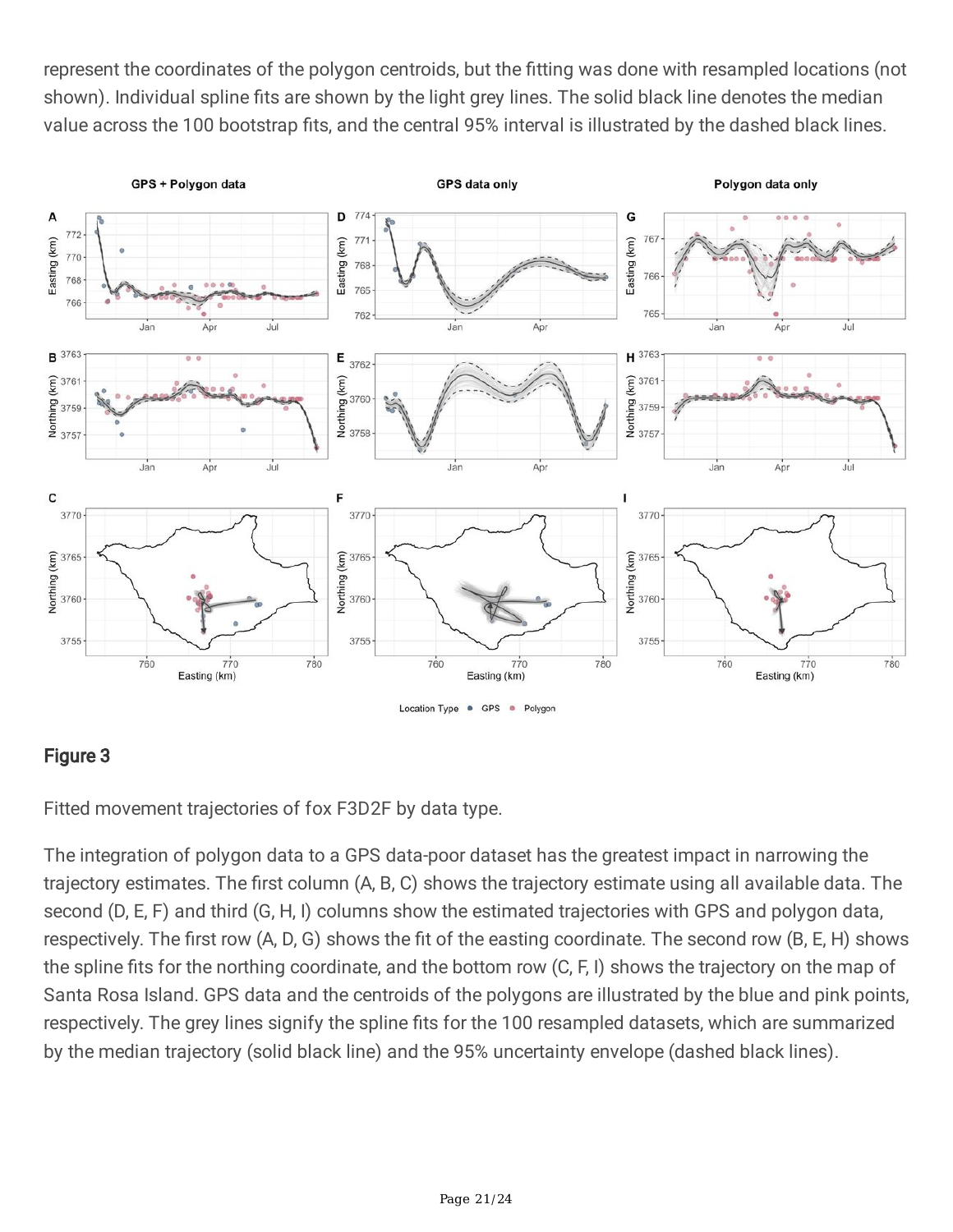

#### Figure 4

Estimated movement trajectories for down-sampled location datasets of fox 53313.

The full location dataset for fox 53313 was subsampled to produce four observation frequencies: once per week, every other week, once per month, and every other month (as shown by the four panels). Each down-sampling was performed 10 times for each observation frequency; the resulting median trajectories from the full algorithm are shown by different colored lines in each panel. The median trajectory for the full dataset is shown in black.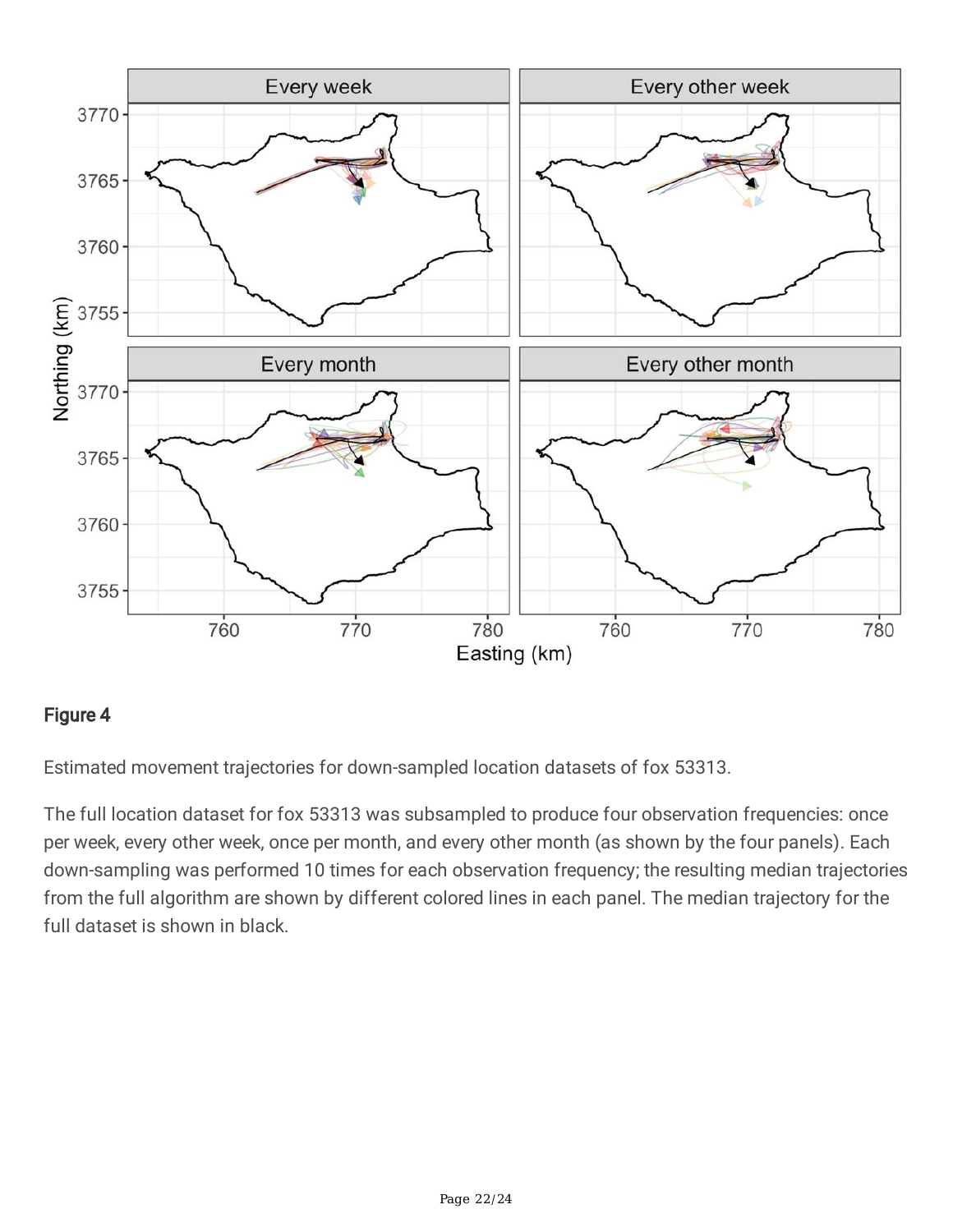

#### Figure 5

The distribution of distance traveled stratified by birth status.

The distance traveled by month was calculated as the difference between median locations of consecutive months for each fox. In Panel A, the box and whisker plots illustrate the distribution of movements for each month and highlight the long-range movements (points) which are greater than the